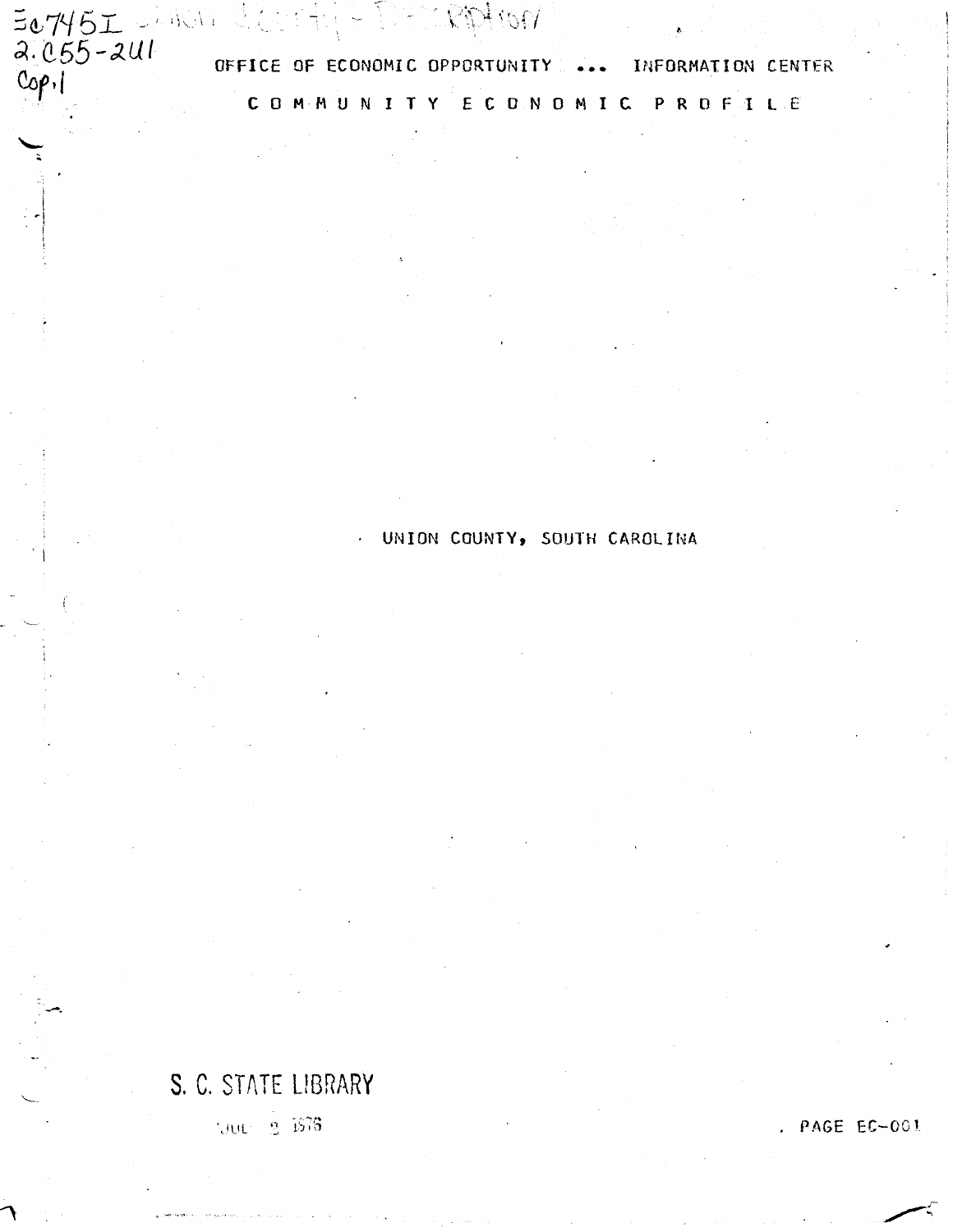C 0 M M U N I T Y E C 0 N 0 M I C P R 0 F I L E

.;

 $\cdot$  !

BUSINESS ESTABLISHMENTS - EMPLOYEES AND PAYROLLS -

THE UNITED STATES BUREAU Of THE CENSUS, IN COOPERATION WITH THE SOCIAL SECURITY ADMINISTRATION, COMPILES STATISTICS FROM EMPLOYMENT AND PAYROLL INFORMATION REPORTED BY BUSINESS ESTABLISHMENTS ON TREASURY FORM 941 FOR THE FIRST QUARTER OF THE YEAR. INFORMATION DERIVED FROM THESE DATA IS PUBLISHED FOR EACH COUNTY IN THE UNITED STATES IN THE SERIES ENTITLED, COUNTY BUSINESS PATTERNS.

COUNTY BUSINESS PATTERNS PROVIDES A DESCRIPTION OF THE KIKO, EXTENT, AND DEVELOPMENT OF EMPLOYMENT OPPORTUNITIES WITHIN A COUNTY, AS WELL AS DESCRIPTIVE INFORMATION ON THE NATURE AND VALUE OF LOCAL ECONOMIC ACTIVITY.

NOT INCLUDED IN EMPLOYMENT DATA IN THE COUNTY BUSINESS PATTERNS ARE FARM WORKERS, DOMESTIC WORKERS REPORTED SEPARATELY, SELF-EMPLOYED PERSONS, MEMBERS OF THE ARMED FORCES, FEDERAL CIVILIAN EMPLOYEES AND EMPLOYEES OF STATE ANC LOCAL GOVERNMENTS •

FOR THE UNITED STATES AS A WHOLE, IT IS ESTIMATED THAT COUNTY BUSINESS PATTERNS INCLUDES ABOUT 65% OF TOTAL PAID EMPLOYMENT AND ABOUT 80% OF ALL WAGE AND SALARY EMPLOYMENT.

\* \* \*

CURRENT SERIES OF THE COUNTY BUSINESS PATTERNS SHOW EMPLOYMENT IN UNION COUNTY, SOUTH CAROLINA REACHING A LEVEL OF 7,576 PERSONS REPORTED CN THE PAYROLLS OF BUSINESS ESTABLISHMENTS IN 1964 AS COMPARED WITH 7,460 IN 1962, REPRESENTING A 1.3% RISE FROM 1962 TC 1964.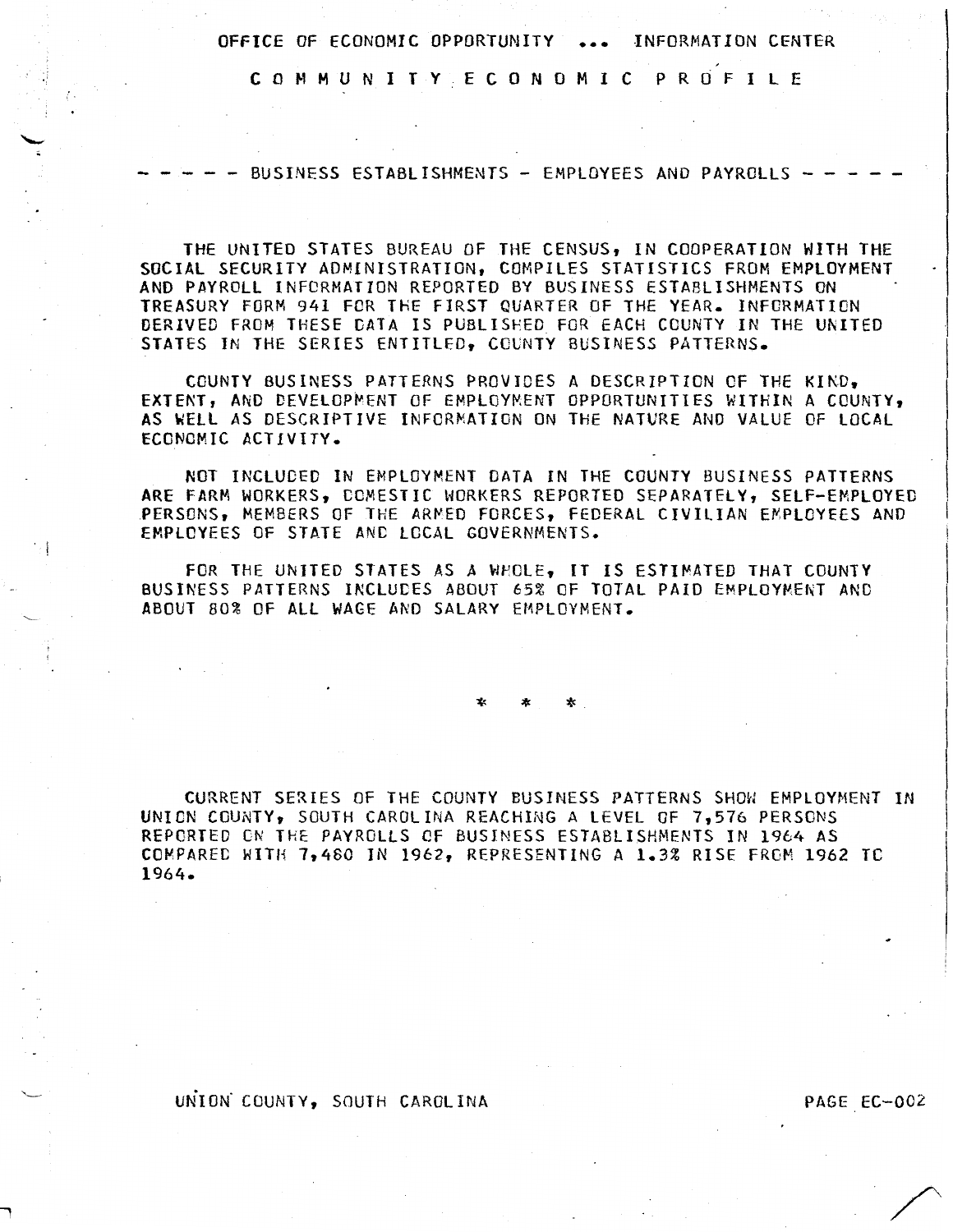C 0 M M U N I T Y E C 0 N 0 M I C P R 0 F I L E

- - BUSINESS ESTABLISHMENTS - EMPLOYEES AND PAYROLLS, CONTD.

THE STANDARD INDUSTRIAL CLASSIFICATION SYSTEM ATTEMPTS TO REFLECT THE NATURE OF A BUSINESS, ITS TYPE OF OPERATION, CLASS OF CUSTOMER AND COMMODITIES HANDLED OR SERVICES RENDERED. THERE ARE OVER THREE-THOUSAND SEPARATE CLASSIFICATIONS IN THE SYSTEM WHICH ARE ORGANIZED INTO NINETY-SEVEN MAJOR CATEGORIES OF ECONOMIC ACTIVITY. THESE MAJOR GROUPS ARE COMBINED IN TURN TO FORM TEN DIVISION TOTALS, THE MOST INCLUSIVE CLASSIFICATIONS.

A GRAPHIC PRESENTATION OF THE DISTRIBUTION OF REPORTED EMPLOYMENT IN UNION COUNTY BY THE TEN DIVISION TOTALS OF THE STANDARD INDUSTRIAL CLASSIFICATION SYSTEM IS SHOWN ON THE FOLLOWING PAGE FOR 1964 AND 1962. DATA WERE COLLECTED IN THE FIRST QUARTER OF EACH YEAR, JANUARY THROUGH MARCH. FOR COMPARISON, IMMEDIATELY FOLLOWING THIS PRESENTATION, THE SAME TABLE IS SHOWN FOR THE UNITED STATES.

\* \* \*

THE PRESENCE OF THE LETTER, E, IN THE TABLE INDICATES THAT DATA WHICH WERE NOT AVAILABLE DUE TO NONDISCLOSURE RULES OR OTHER FAILURE TO REPORT HAVE BEEN ROUGHLY ESTIMATED. EMPLOYMENT WAS ASSIGNEC TO THE UNREPORTED ESTABLISHMENTS BY USING THE MODAL NUMBER OF EMPLOYEES IN PARALLEL BUSINESS-SIZE CLASSES ANO INCUSTRIAL CLASSIFICATIONS IN THE UNITED STATES.

WHILE SUCH ESTIMATES ARE NOT USEFUL IN SHOWING THE PRECISE EMPLOYMENT IN PLACES WITH FEW REPORTING UNITS, THEY DO REFLECT THE RELATIVE IMPORTANCE OF BROAD CLASSES OF INDUSTRY IN THE ECONOMY CF A SMALL AREA.

THE SYMBOL, \*, IN THE TABLE. IS USED TO INDICATE A VALUE BETWEEN ZERO AND 1%.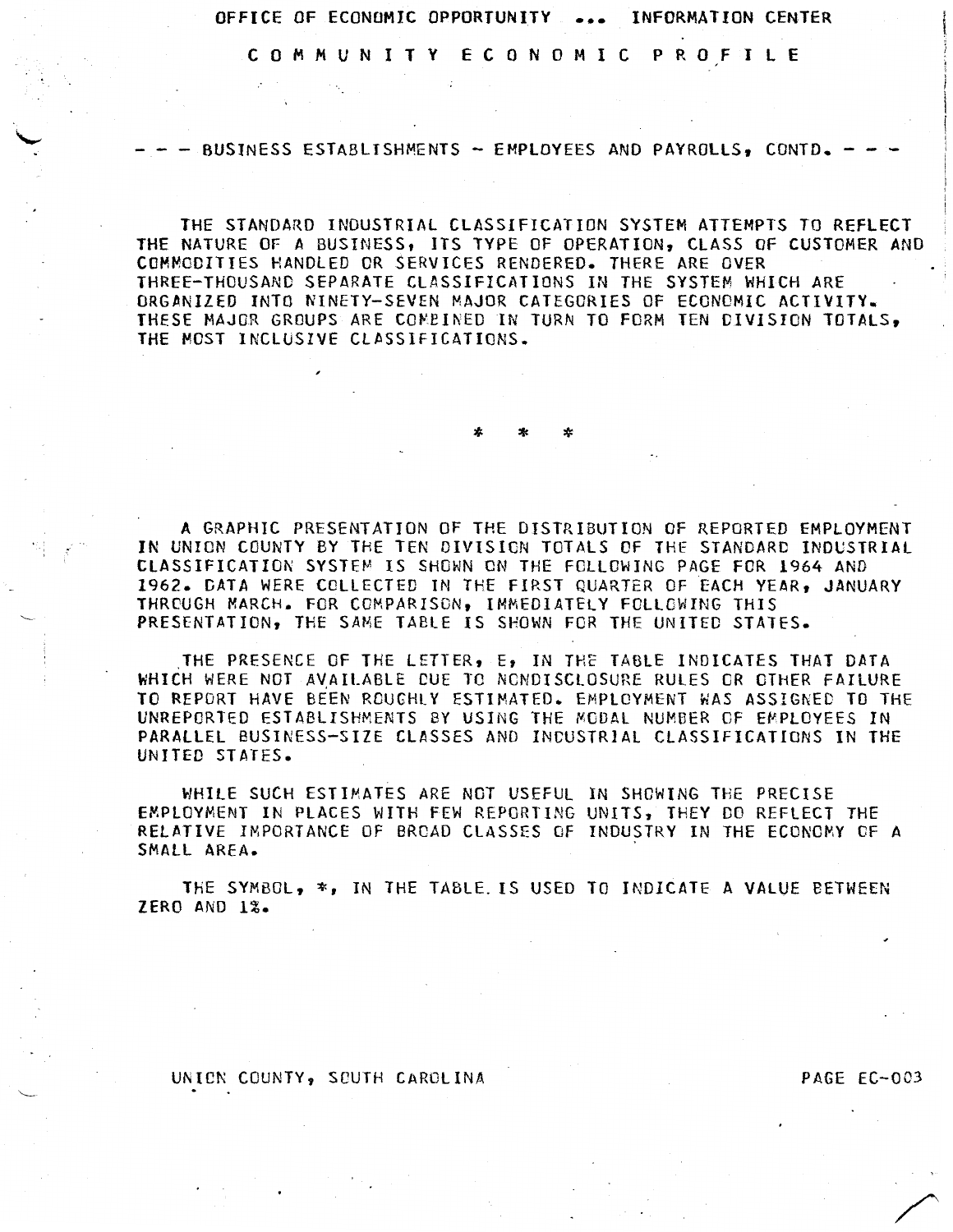COMMUNITY ECONOMIC PROFILE

BUSINESS ESTABLISHMENTS - EMPLOYEES AND PAYROLLS, CONTD.

DISTRIBUTION OF EMPLOYMENT IN UNION COUNTY

| INDUSTRY<br><b>DIVISION</b>                               | YEAR             |                             | $\mathbf{I}$               | $\mathbf{1}$ | 2, 2         |             | 3 <sup>1</sup><br>$\overline{3}$ | PERCENTAGE OF TOTAL REPORTED EMPLOYMENT<br>4                     | 4.<br>5<br>5050505005         |
|-----------------------------------------------------------|------------------|-----------------------------|----------------------------|--------------|--------------|-------------|----------------------------------|------------------------------------------------------------------|-------------------------------|
| AGRIC. SERV.<br><b>FORESTRY &amp;</b><br><b>FISHERIES</b> | 64 E *<br>62 E * |                             |                            |              |              |             |                                  |                                                                  |                               |
| MINING                                                    | 64<br>62         |                             |                            |              |              |             |                                  |                                                                  |                               |
| CONTRACT CON-64<br><b>STRUCTION</b>                       | 62               | 1<br>$\mathbf I$            |                            |              |              |             |                                  |                                                                  |                               |
| MANUFACTUR-<br><b>ING</b>                                 | 64<br>62         |                             |                            |              |              |             |                                  |                                                                  |                               |
| TRANSPORTATION,<br>UTILITIES                              |                  |                             |                            |              |              |             |                                  |                                                                  |                               |
| & SANITARY<br><b>SERVICES</b>                             | 64<br>62         | $\mathbf{H}$<br>$\mathbf I$ |                            |              |              |             |                                  |                                                                  |                               |
| WHOLESALE<br><b>TRADE</b>                                 | 64<br>62         | $_{II}$<br>$\mathbf{H}$     |                            |              |              |             |                                  |                                                                  |                               |
| RETAIL TRADE 64                                           | 62               |                             | IIIIIIIIII<br>IIIIIIIIIIII |              |              |             |                                  |                                                                  |                               |
| FINANCE,<br><b>INSURANCE &amp; 64</b><br>REAL ESTATE 62   |                  | II<br>$\mathbf{I}$          |                            |              |              |             |                                  |                                                                  |                               |
| <b>SERVICES</b>                                           | 64<br>62         | III<br>IIII                 |                            |              |              |             |                                  |                                                                  |                               |
| UNCLASSIFIED 64                                           | 62               |                             |                            |              |              |             |                                  |                                                                  |                               |
|                                                           |                  |                             | 1                          | $\mathbf{I}$ | $\mathbf{2}$ | $2^{\circ}$ | 3 <sup>1</sup><br>3              | 4<br>$5 \quad 0 \quad 5 \quad 0 \quad 5 \quad 0 \quad 5 \quad 0$ | 5.<br>4<br>Б.<br>$\mathbf{a}$ |

UNION COUNTY, SOUTH CAROLINA

PAGE EC-004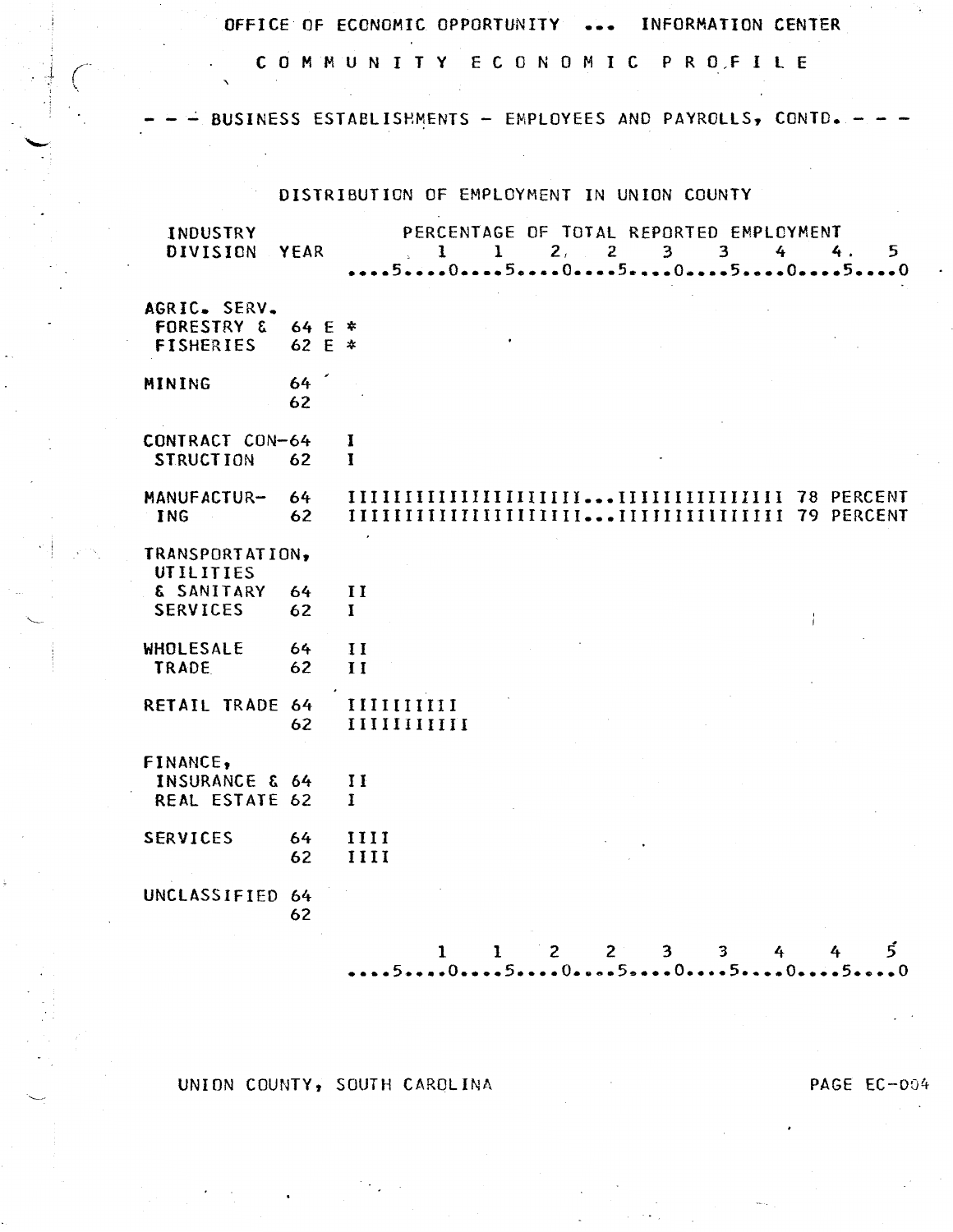C 0 M M U N I T Y E C 0 N 0 M I C P R 0 F I L E

BUSINESS ESTABLISHMENTS  $-$  EMPLOYEES AND PAYROLLS, CONTD.

## DISTRIBUTION OF EMPLOYMENT IN THE UNITED STATES

| <b>INDUSTRY</b><br><b>DIVISION</b>                        | <b>YEAR</b> | PERCENTAGE OF TOTAL REPORTED EMPLOYMENT<br>$2^{\circ}$<br>$\overline{3}$<br>$\mathcal{L}_{\mathbf{r}}$<br>1<br>1<br>$2^{\circ}$<br>3.<br>4<br>5. |
|-----------------------------------------------------------|-------------|--------------------------------------------------------------------------------------------------------------------------------------------------|
| AGRIC. SERV.<br><b>FORESTRY &amp;</b><br><b>FISHERIES</b> | 64<br>62    | *<br>*                                                                                                                                           |
| MINING                                                    | 64<br>62    | X.<br>$\mathsf{X}$ .                                                                                                                             |
| CONTRACT CON-64<br><b>STRUCTION</b>                       | 62          | <b>XXXXXX</b><br><b>XXXXXX</b>                                                                                                                   |
| MANUFACTUR-<br><b>ING</b>                                 | 64<br>62    | xxxxxxxxxxxxxxxxxxxxxxxxxxxxxxxx<br>xxxxxxxxxxxxxxxxxxxxxxxxxxxxxxxx                                                                             |
| TRANSPORTATION,<br>UTILITIES                              |             |                                                                                                                                                  |
| & SANITARY<br><b>SERVICES</b>                             | 64<br>62    | <b>XXXXXXX</b><br><b>XXXXXXX</b>                                                                                                                 |
| WHOLESALE<br>TRADE                                        | 64<br>62    | <b>XXXXXXX</b><br>XXXXXXX                                                                                                                        |
| RETAIL TRADE 64                                           | 62          | <b>XXXXXXXXXXXXXXXXXX</b><br><b>XXXXXXXXXXXXXXXXX</b>                                                                                            |
| FINANCE,<br><b>INSURANCE &amp; 64</b><br>REAL ESTATE 62   |             | <b>XXXXXX</b><br><b>XXXXXX</b>                                                                                                                   |
| <b>SERVICES</b>                                           | 64<br>62    | <b>XXXXXXXXXXXXXXX</b><br><b>XXXXXXXXXXXXXX</b>                                                                                                  |
| UNCLASSIFIED 64                                           | 62          | *<br>$\boldsymbol{\mathsf{X}}$                                                                                                                   |
|                                                           |             | $1 \t2$<br>$\overline{2}$<br>3 <sup>1</sup><br>5<br>ı.<br>3<br>4<br>- - 5 -<br>$\ddotsc 0$                                                       |

UNION COUNTY, SOUTH CAROLINA PAGE EC-005

. *i*  I

'--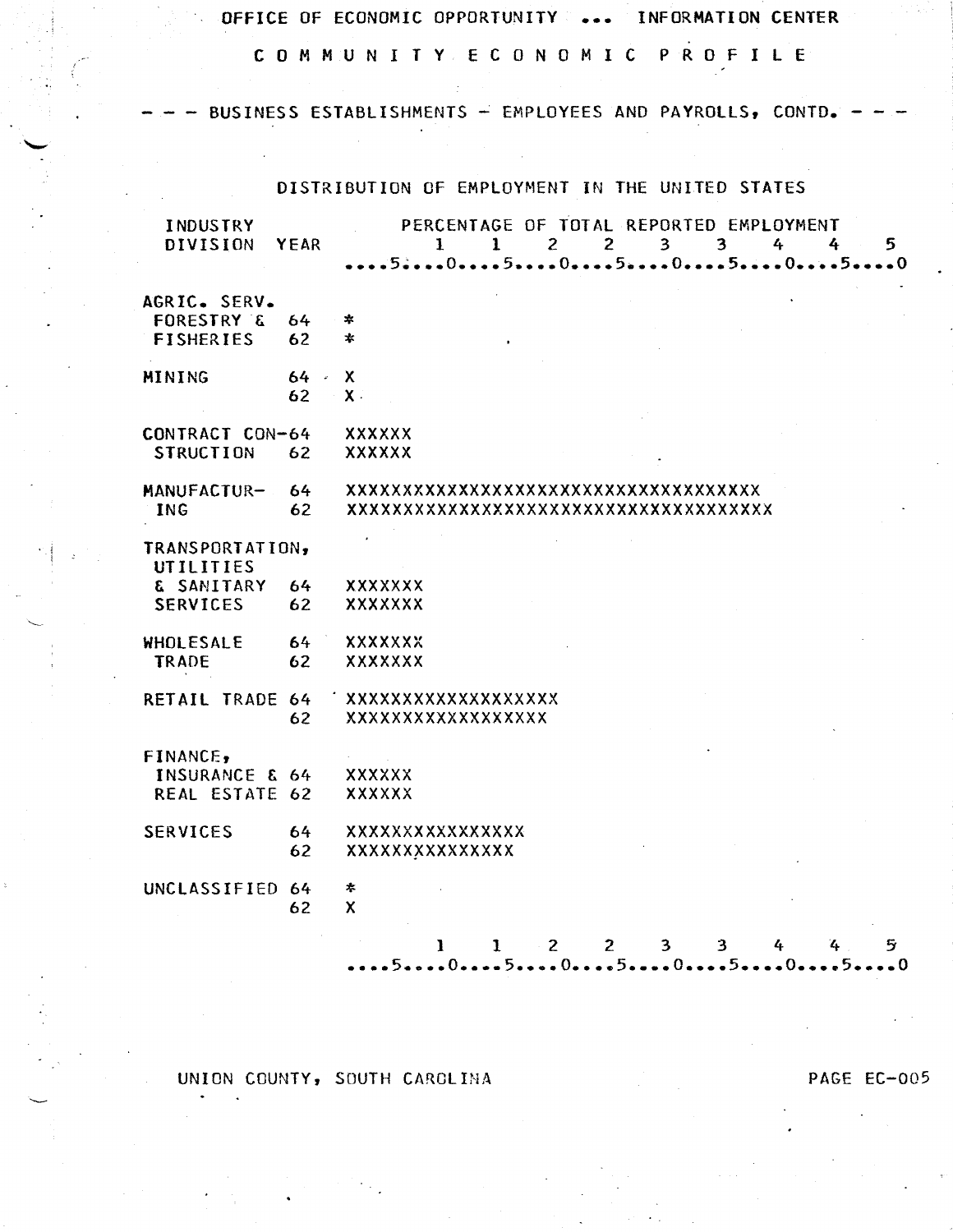C 0 M M U N I T Y E C 0 N 0 M I C P R 0 F I L E

 $\zeta$ 

 $\cdot$  i

BUSINESS ESTABLISHMENTS - EMPLOYEES AND PAYROLLS, CONTD.

THE ABOVE TABLES MAY SHOW THE PREDOMINANCE OF CERTAIN BROAD ...<br>INDUSTRIAL CATEGORIES OVER OTHERS IN UNION COUNTY. WHERE A PARTICULAR INDUSTRY ALONE ACCOUNTS FOR THE MAJORITY OF EMPLOYMENT IN A COPMUNITY, IT IS LIKELY THAT A RECESSION IN THIS INDUSTRY WILL CREATE AN ECONOMIC PROBLEM THAT BOTH DISADVANTAGES THE POOR AND ADDS TO THEIR RANKS.

FOR A CLOSER EXAMINATION OF THE DISTRIBUTION OF EMPLOYMENT IN UNION COUNTY, THE MAJOR CLASSIFICATIONS WITHIN EACH DIVISION HAVE BEEN SEARCHED TO DISCOVER THE THREE INDUSTRIES RANKING HIGHEST IN REPORTED EMPLOYMENT WITHIN THEIR RESPECTIVE DIVISION TOTALS.

IN 1964, OF THE NINETY-SEVEN MAJOR CLASSIFICATIONS WITHIN THE STANDARD INDUSTRIAL CLASSIFICATION SYSTEM, UNITS ENGAGED IN TEXTILE MILL PRODUCTION REPORTED THE LARGEST NUMBER OF EMPLOYEES IN UNION COUNTY, 5,449 PERSONS, ACCOUNTING FOR 72% OF THE TOTAL REPORTED EMPLOYMENT, AND 78% OF THE TOTAL TAXABLE FIRST QUARTER PAYROLL IN THE COUNTY.

\* \* \*

ESTABLISHMENTS SHOWING THE SECOND LARGEST EMPLOYMENT IN 1964 WERE ENGAGED IN RETAIL TRADE AT AUTOMOTIVE DEALERS AND GAS SERVICE STATIONS, AND REPORTED EMPLOYING 169 PERSONS, REPRESENTING 2.2% OF THE TOTAL REPORTED EMPLOYMENT AND 1.7% OF THE TOTAL FIRST QUARTER TAXABLE PAYROLL IN UNION COUNTY.

ESTABLISHMENTS CLASSIFIED AS ENGAGING IN PERSONAL SERVICES WERE THE THIRD LARGEST EMPLOYERS IN UNION COUNTY IN 1964. ENTERPRISES SO CLASSIFIED REPORTED EMPLOYING 167 PERSONS, 2.2% OF THE TOTAL REPORTED EMPLOYMENT, CONTRIBUTING 1.1% TO THE TOTAL TAXABLE FIRST QUARTER PAYROLL IN THE COUNTY.

THESE THREE INDUSTRIES TOGETHER ACCOUNTED FOR AN ESTIMATED 5,785 EMPLOYED PERSONS, 76.4% OF THE REPORTED EMPLOYMENT IN UNION COUNTY, AND \$5,689,000 IN FIRST QUARTER TAXABLE PAYROLLS, REPRESENTING 81.3% OF THE TOTAL PAYROLL FCR ALL CLASSES OF INDUSTRY IN THE COUNTY IN THE FIRST QUARTER OF 1964.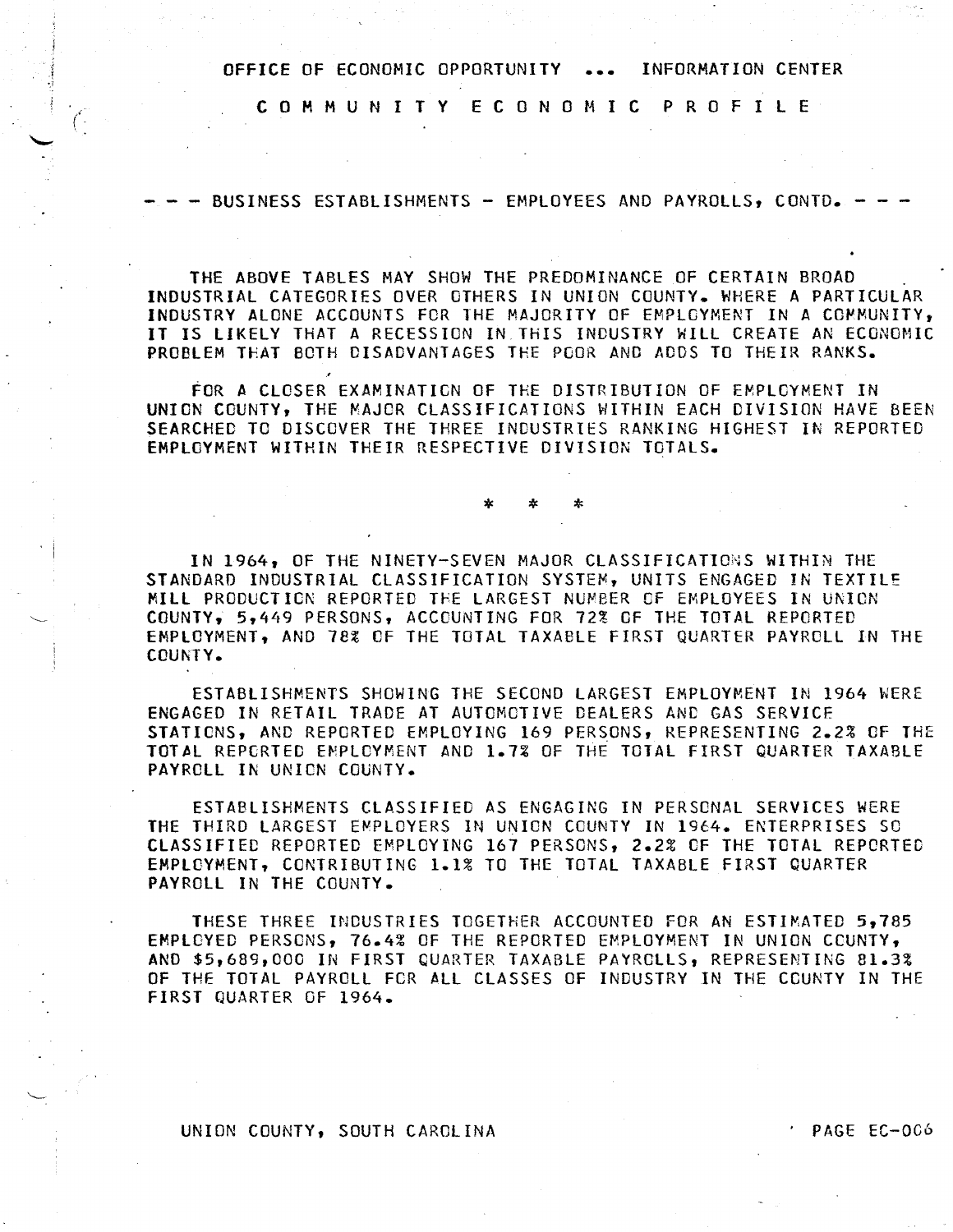C 0 M M U N I T Y E C 0 N 0 M I C P R O·F I L E

BUSINESS ESTABLISHMENTS - EMPLOYEES AND PAYROLLS, CONTD. -

TWO YEARS EARLIER, IN 1962, UNITS ENGAGED IN TEXTILE MILL PRODUCTION ALSO REPORTED THE LARGEST NUMBER OF EMPLOYEES IN UNION COUNTY, 5,678 PERSONS, ACCOUNTING FOR 75.9% OF THE TOTAL REPORTED EMPLOYMENT , AND 81.3% OF THE TOTAL TAXABLE FIRST QUARTER PAYROLL IN THE COUNTY.

ESTABLISHMENTS SHOWING THE SECOND LARGEST EMPLOYMENT IN 1962 WERE ENGAGED IN PERSONAL SERVICES, AND REPORTED EMPLOYING 167 PERSONS, REPRESENTING 2% OF THE TOTAL REPORTED EMPLOYMENT AND 1% OF THE TOTAL FIRST QUARTER TAXABLE PAYROLL IN UNION COUNTY.

ESTABLISHMENTS CLASSIFIED AS ENGAGING IN RETAIL TRADE AT AUTCMCTIVE DEALERS AND GAS SERVICE STATIONS WERE THE THIRD LARGEST EMPLOYERS IN UNION COUNTY IN 1962. ENTERPRISES SO CLASSIFIED REPORTED EMPLOYING 156 PERSONS, 2% OF TOTAL REPORTED EMPLOYMENT, CONTRIBUTING 2% TO THE TOTAL TAXABLE FIRST QUARTER PAYROLL IN THE COUNTY.

THESE THREE INDUSTRIES TOGETHER ACCOUNTED FOR 6,001 EMPLOYED PERSONS, 80% OF THE REPORTED EMPLOYMENT IN UNION COUNTY, AND \$5,302,000 IN FIRST QUARTER TAXABLE PAYROLLS, REPRESENTING 84% OF THE TOTAL PAYRCLL FOR All CLASSES OF INDUSTRY IN THE COUNTY IN THE FIRST QUARTER OF 1962.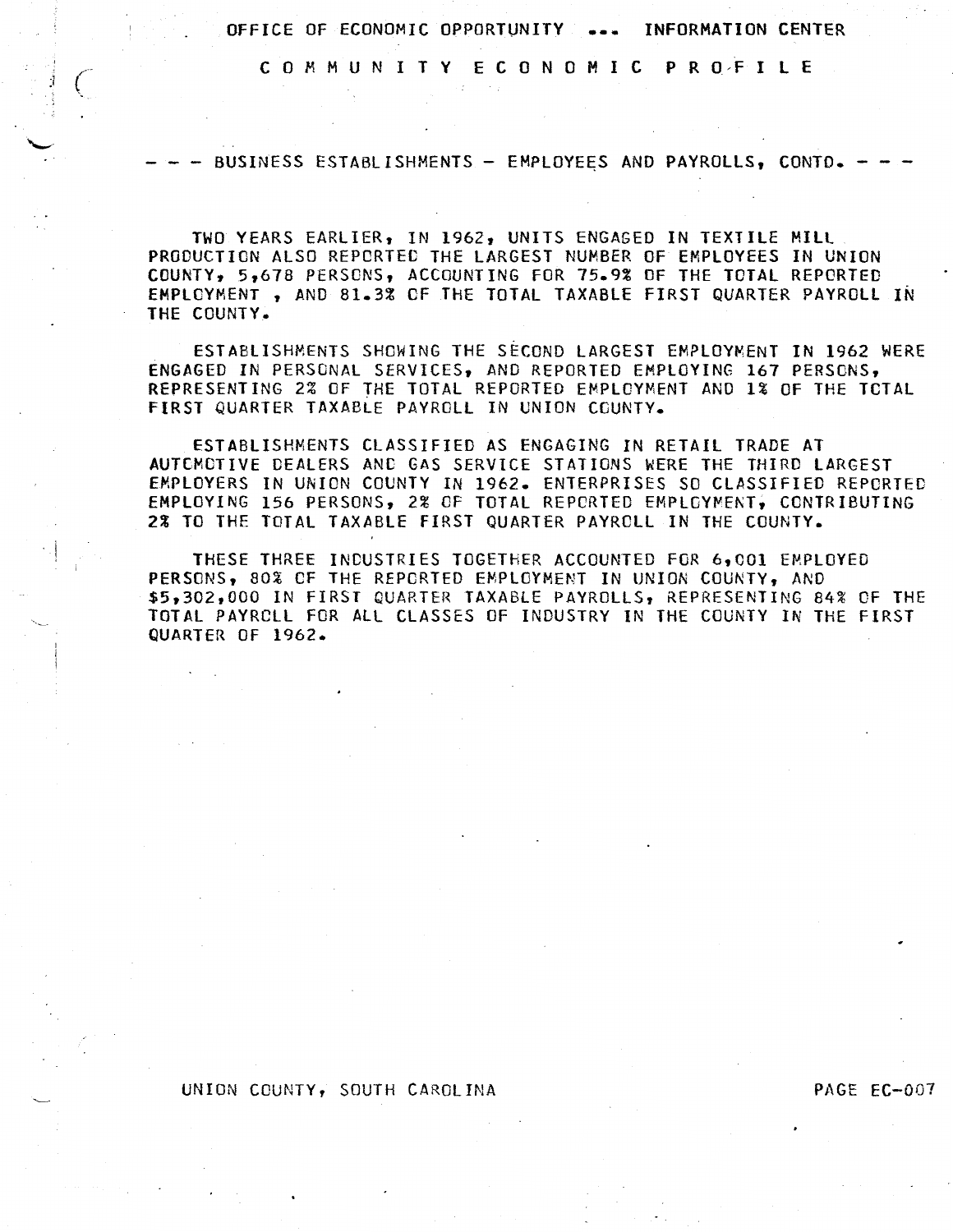COMMUNITY ECONOMIC PROFILE

BUSINESS ESTABLISHMENTS - EMPLOYEES AND PAYROLLS, CONTD. -

UNION COUNTY HAD A TOTAL OF 375 REPORTING INDUSTRIAL UNITS IN 1964. AND 353 IN 1962, AN INCREASE OF 22 IN THE TOTAL NUMBER OF BUSINESS . ESTABLISHMENTS FROM 1962 TO 1964.

THE CHART BELOW SHOWS THE PERCENTAGE DISTRIBUTION OF REPORTING UNITS IN THE UNITED STATES AND UNION COUNTY IN 1964 AND IN UNION COUNTY IN 1962 BY SIZE OF ESTABLISHMENT.

UNITS EMPLOYING 1 TO 19 PERSONS ARE DESIGNATED AS SMALL, AN EMPLOYMENT OF 20 TO 99 PERSONS IS CLASSIFIED AS MEDIUM AND PAYROLLS OF 100 OR MORE EMPLOYEES ARE CONSIDERED AS LARGE.

PERCENT OF REPORTING UNITS

| EMPLOYMENT<br>SIZE CLASS |                | <b>YEAR</b>    |                    | $1 \quad 1 \quad 2 \quad 2 \quad 3 \quad 3 \quad 4$ |  |  |  | 5<br>5050505050 |
|--------------------------|----------------|----------------|--------------------|-----------------------------------------------------|--|--|--|-----------------|
|                          |                |                |                    |                                                     |  |  |  |                 |
|                          |                |                |                    |                                                     |  |  |  |                 |
| <b>SMALL</b>             |                |                |                    |                                                     |  |  |  |                 |
|                          |                |                |                    |                                                     |  |  |  |                 |
|                          |                |                | U.S. 1964 XXXXXXXX |                                                     |  |  |  |                 |
| <b>MEDIUM</b>            | CTY. 1964 IIII |                |                    |                                                     |  |  |  |                 |
|                          |                | CTY. 1962 IIII |                    |                                                     |  |  |  |                 |
|                          |                | U.S. 1964 XX   |                    |                                                     |  |  |  |                 |
|                          |                |                |                    |                                                     |  |  |  |                 |

CTY. 1964 III LARGE CTY. 1962 III

NOTE - SIZE BREAKDOWNS ARE NOT AVAILABLE FOR UNCLASSIFIED ESTABLISHMENTS.

UNION COUNTY, SOUTH CAROLINA

PAGE EC-003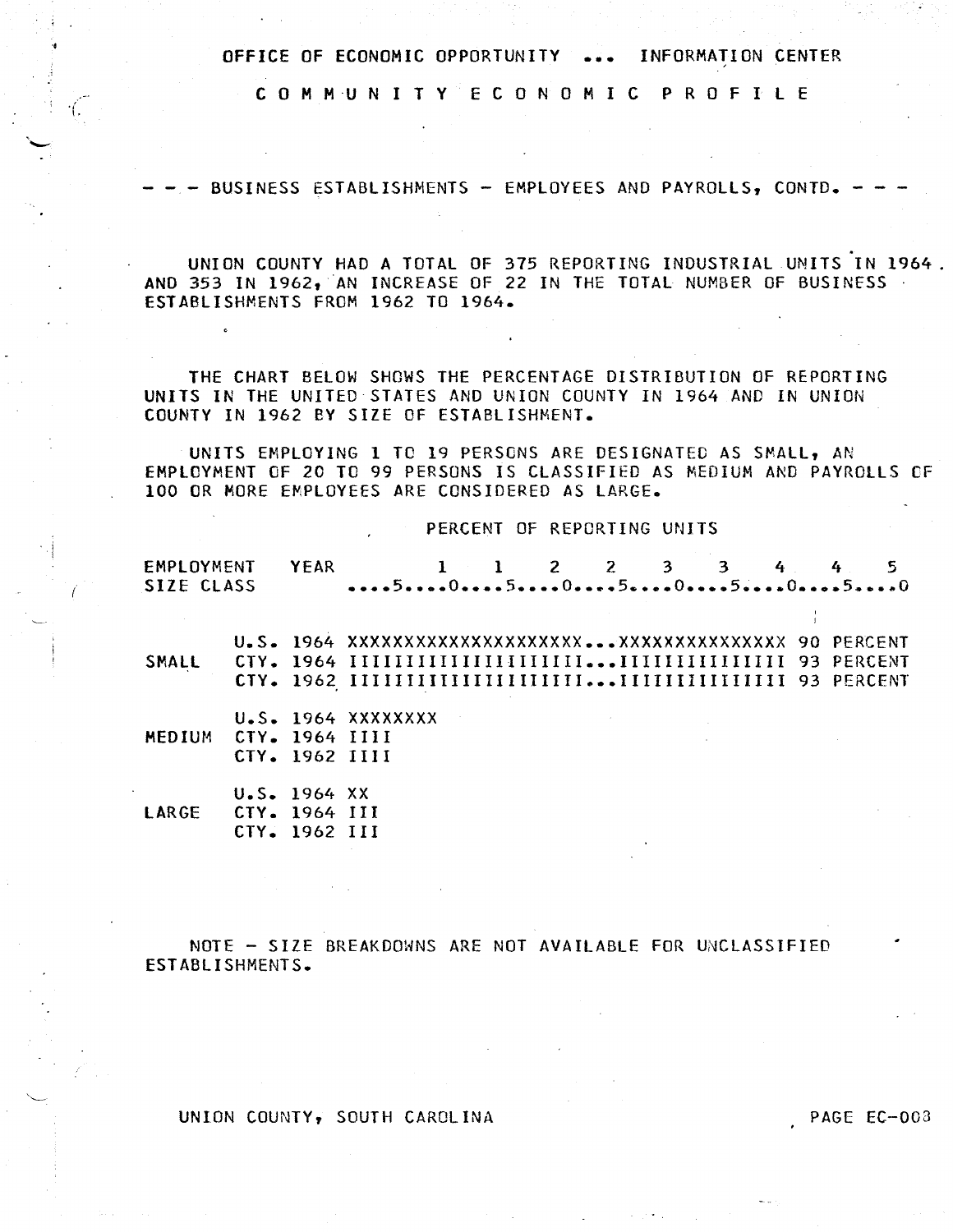C 0 M M UN I T Y E C 0 N 0 M I C P R o'F I l E

- - - BUSINESS ESTABLISHMENTS - EMPLOYEES AND PAYROLLS, CONTD. - - -

THE TOTAL TAXABLE PAYROLL PAID OUT IN UNION COUNTY BY All CLASSES OF ESTABLISHMENTS IN THE FIRST QUARTER OF 1964 WAS \$6,997,000, REPRESENTING AN UPWARD TREND OF 11.0% FROM \$6,302,000 IN 1962. BASED UPON THESE TOTALS AND UPON AGGREGATE EMPLOYMENT, THE AVERAGE FIRST QUARTER GROSS EARNINGS PER EMPLOYEE IN UNION COUNTY ROSE TO \$924 IN 1964 FROM \$843 IN 1962.

COMPARED TO THE NATION AS A WHOLE, UNION COUNTY HAD A GREATER TOTAL FIRST QUARTER, 1964, TAXABLE PAYROLL REPORTED BY All CLASSES OF INDUSTRY THAN 76% OF THE 3,134 COUNTIES IN THE UNITED STATES.

FROM 1962 TO 1964, THE COUNTY EXPERIENCED NO CHANGE IN ITS NATIONAL RANK ON TOTAL REPORTED FIRST QUARTER PAYROLL. IN THE EARLIER YEAR, IT WAS REPORTING A LARGER SUM PAID OUT BY ITS REPORTING BUSINESS ESTABLISHMENTS THAN 76% OF THE UNITED STATES COUNTIES.

CONSIDERING THE AVERAGE RATHER THAN THE TOTAL WAGES PAID, UNION COUNTY REPORTED A HIGnER AVERAGE FIRST QUARTER WAGE IN 1964 PER EMPLOYEE IN All OF ITS INDUSTRIES COMBINED THAN 53% OF All COUNTIES IN THE NATION.

BETWEEN 1962 AND 1964, UNION COUNTY DROPPED IN ITS STANDING IN THE RELATIVE MAGNITUDE OF ITS AVERAGE FIRST QUARTER WAGES REPORTED BY ALL CLASSES OF INDUSTRY. THE COUNTY SHOWED, IN 1962, A LARGER AVERAGE FIRST QUARTER WAGE PER EMPLOYEE THAN 55% OF THE UNITED STATES COUNTIES.

THE FIRST QUARTER TAXABLE PAYROLLS OF BUSINESS ESTABLISHMENTS ARE OCCASIONALLY SUPPRESSED IN OIVISICN AND MAJOR CLASSIFICATION TCTALS IN COUNTY BUSINESS PATTERNS SERIES WHERE NON-DISCLOSURE RULES HAVE BEEN EXERCISED. THE DATA SHOWN eELOW ARE, THEREFORE, BASED ONLY ON THE ESTABLISHMENTS REPORTED, SINCE, UNLIKE ESTABLISHMENT EMPLOYMENT, NO RELIABLE ESTIMATES OF UNREPORTED PAYROLLS CAN BE COMPUTED ON A LOCAL BASIS.

THE PRODUCTION OF LUMBER AND WOOD PRODUCTS, EXCEPT FURNITURE WAS THE INDUSTRY REPORTING THE LOWEST AVERAGE GROSS EARNINGS PER EMPLOYEE IN THE FIRST CUARTER CF 1964, \$278, FOR go EMPLOYEES.

RETAIL TRADE AT EATING AND DRINKING PLACES HAD THE LOWEST AVERAGE FIRST QUARTER EARNINGS IN 1962, \$337 PER EMPLOYEE FOR 89 EMPLOYED.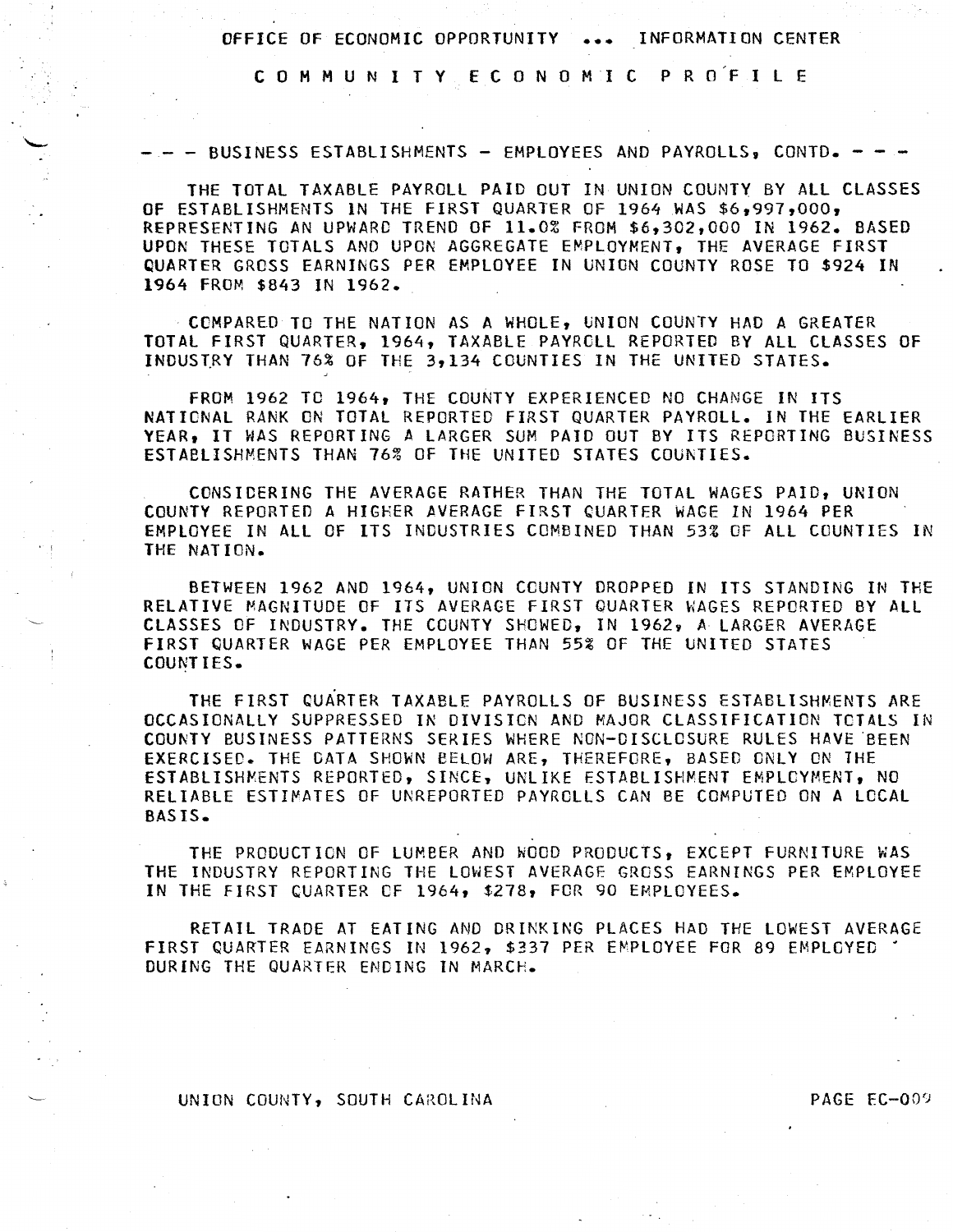C 0 M M U N I T Y E C 0 N 0 M I C P R 0 F I L E

BUSINESS ESTABLISHMENTS - EMPLOYEES AND PAYROLLS, CONTD.

THE TABLE BELOW COMPARES UNION COUNTY, SOUTH CAROLINA 'AND UNITED STATES AVERAGE REPORTED GROSS EARNINGS PER EMPLOYEE FOR THE FIRST QUARTER OF 1964 IN THE DIVISION TOTAL CLASSIFICATIONS OF INDUSTRY. THE PERCENTAGES OF TOTAL COUNTY REPORTED EMPLOYMENT IN EACH DIVISION IN 1964 ARE INCLUDED FOR REFERENCE.

| INDUSTRIAL<br><b>CLASSIFICATION</b>                       | COUNTY AVERAGE<br>FIRST QUARTER<br>GROSS EARNINGS | U.S. AVERAGE<br>FIRST QUARTER<br>GROSS EARNINGS | PERCENT OF<br>TOTAL COUNTY<br>EMPLOYMENT |  |  |  |  |
|-----------------------------------------------------------|---------------------------------------------------|-------------------------------------------------|------------------------------------------|--|--|--|--|
| AGRICULTURAL SERVICES,<br><b>FORESTRY &amp; FISHERIES</b> | NO REPORT                                         | \$826                                           | LESS THAN 1%                             |  |  |  |  |
| MINING                                                    | \$0                                               | \$1,535                                         | 0%                                       |  |  |  |  |
| CONTRACT CONSTRUCTION                                     | \$592                                             | \$1,439                                         | $1\%$                                    |  |  |  |  |
| <b>MANUFACTURING</b>                                      | \$982                                             | \$1,472                                         | 78%                                      |  |  |  |  |
| TRANSPORTATION,<br>UTILITIES, AND<br>SANITARY SERVICES    | \$1,129                                           | \$1,514                                         | $2\%$                                    |  |  |  |  |
| WHOLESALE TRADE                                           | \$958                                             | \$1,512                                         | 28                                       |  |  |  |  |
| RETAIL TRADE                                              | \$625                                             | \$868                                           | 10 <sub>3</sub>                          |  |  |  |  |
| FINANCE, INSURANCE<br>AND REAL ESTATE                     | \$1,148                                           | 1,264                                           | 23                                       |  |  |  |  |
| SERVICES                                                  | \$500                                             | \$947                                           | 4%                                       |  |  |  |  |
|                                                           |                                                   |                                                 |                                          |  |  |  |  |

NOTE... THE PERCENTAGES SHOWN ABOVE MAY NOT SUM TO 100% DUE TO THE APPROXIMATE NATURE OF THE PROCEDURES USED IN ESTIMATING UNREPORTED ESTABLISHMENTS.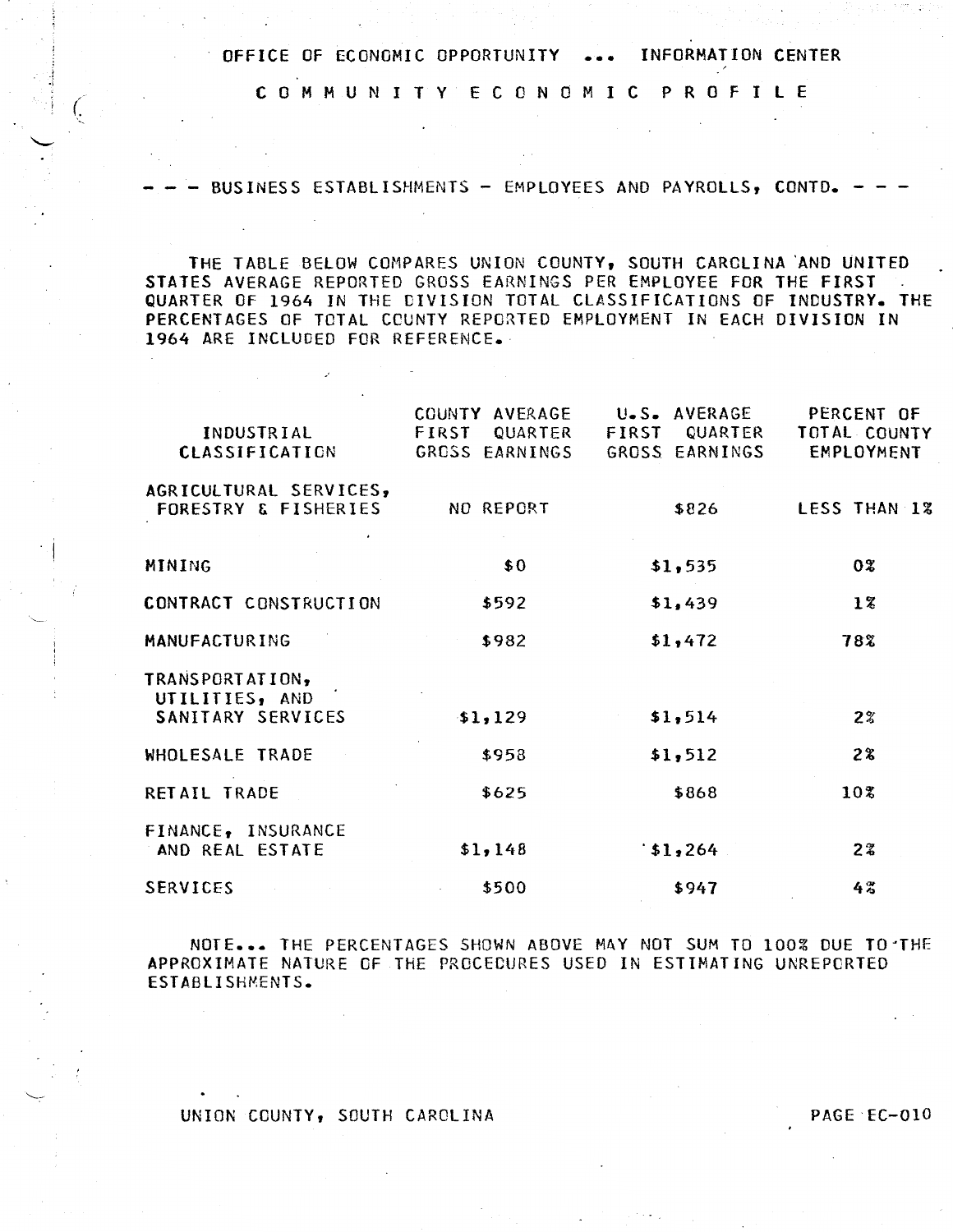C 0 M M U N I T Y E C 0 N 0 M I C P R 0 F I L E

- - - CHARACTERISTICS OF THE LABOR FORCE- - -

THE CIVILIAN LABOR FORCE COMPRISES THE EMPLOYED AND UNEMPLOYED COMPONENTS OF THE POPULATION OF PERSONS 14 YEARS OLD AND OVER, EXCLUDING THE MEMBERS Of THE ARMED FORCES. THE EMPLOYED ARE THOSE PERSONS WHO WERE ENGAGED IN ANY WORK FOR PAY OR PROFIT, WORKED ON A FAMILY FARM OR IN A FAMILY BUSINESS, OR WHO HELD A JOB FROM WHICH THEY WERE TEMPORARILY ABSENT.

BY THE MOST RECENT COMPLETE COUNT AVAILABLE, FROM THE 1960 DECENNIAL CENSUS OF POPULATION, THE CIVILIAN LABOR FORCE IN UNION COUNTY TOTALED 11,947 PERSONS. OF THESE, 11,402 PERSONS WERE EMPLOYED, AND 545 UNEMPLOYED.

. WHILE POPULATION DECREASED BETWEEN 1950 AND 1960 BY 4.2%, THE LABOR FORCE ALSO DECLINED, FALLING BY 4.2% OVER THE DECADE.

\* \* \*

THE UNEMPLOYED, AN IMPORTANT COMPONENT OF THE POPULATION OF PERSONS IN POVERTY, REPRESENTED 4.6% OF THE TOTAL CIVILIAN LABOR FORCE IN UNION COUNTY IN 1960, A SOMEWHAT LOWER PROPORTION THAN THE NATIONAL UNEMPLOYMENT RATE IN 1960 OF 5.6%. RANKED AGAINST THE REST OF THE COUNTRY, UNION COUNTY HAD A LOWER RATE OF UNEMPLOYMENT THAN 53% CF THE 3tl34 UNITED STATES CGUNTIES.

TEN YEARS EARLIER, IN 1950, WHEN THE NATIONAL RATE OF UNEMPLOYMENT WAS 5.3%, UNION COUNTY HAD A LOWER RATE OF 3.0%.

AMONG CHARACTERISTICS OF THE LABOR FORCE WHICH ARE ALSO RELATED TO POVERTY IS THE PROPORTICN OF WORKERS HOLCING JOBS IN SKILLED AND HIGHLY PAID POSITIONS. IN COMMUNITIES WHERE THE ECUCATICNAL AND, HENCE, ECONOMIC OPPORTUNITIES ARE LIMITED, THIS PROPORTION TENDS TO BE LOW, IMPLYING UNDEREMPLOYMENT OF SKILLS AND THE EXISTENCE OF UNDERDEVELOPED HUMAN RESOURCES.

UNION COUNTY, SOUTH CAROLINA PAGE EC-011

 $\cdot$  i

*(*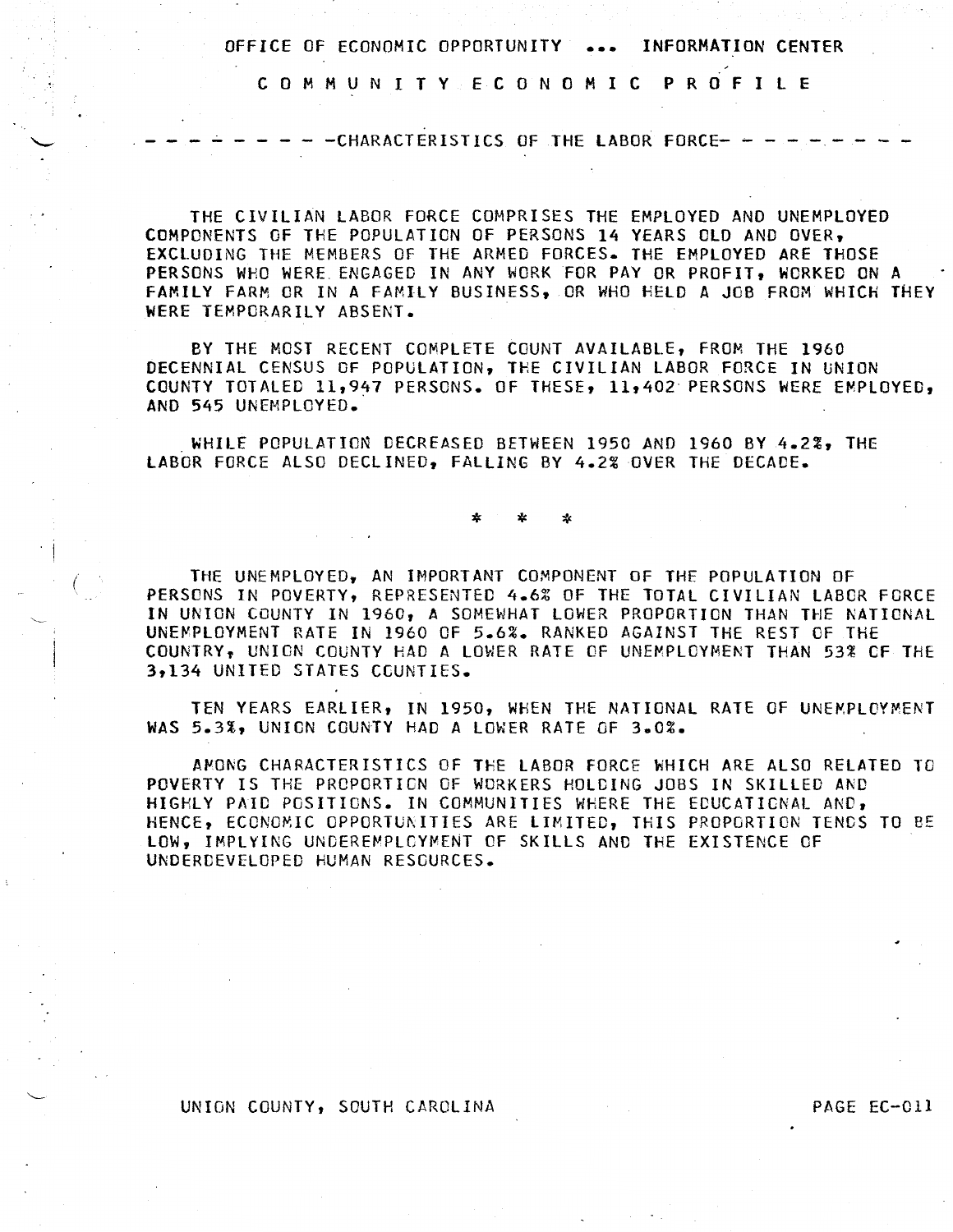C 0 M M U N I T Y . E C 0 N 0 M I C P R 0 F I l E

- - CHARACTERISTICS OF THE LABOR FORCE, CONTD.- -

AMONG EMPLOYED PERSONS IN THE LABOR FORCE OF UNION COUNTY IN 1960, 24.2% ~ERE OCCUPYING WHITE-COLLAR JOBS. WHITE-COLLAR OCCUPATIONS, AS DEFINED BY THE BUREAU OF THE CENSUS, INCLUDE PROFESSIONAL AND TECHNICAL WORKERS, MANAGERS, OFFICIALS AND PROPRIETORS, AND CLERICAL AND SALES WORKERS. IN 1960, 41.1% OF ALL EMPLOYED PERSONS IN THE UNITED STATES OCCUPIED WHITE-COLLAR JOBS, A PROPORTION LARGER THAN THAT WHICH EXISTED IN UNION COUNTY AT THE SAME TIME, AS SHOWN ABOVE.

TAKING THE PROPORTION OCCUPYING BLUE-COLLAR JOBS AS THE COMPLEMENT OF THE PROPORTION WORKING IN WHITE-COLLAR OCCUPATIONS, 82% OF All THE COUNTIES IN THE UNITED STATES SHOWED A LESSER ALLOTMENT OF EMPLOYED PERSONS TO THE BLUE COLLAR CATEGORY THAN UNION COUNTY, SOUTH CAROLINA. NO DIRECT INFERENCE CAN BE MADE, HOWEVER, ~HAT A LOCALITY IS POOR BECAUSE THE LEVEL OF BLUE-COLLAR WORKERS IS COMPARATIVELY HIGH. FURTHER QUALIFICATIONS WOULD BE NECESSARY TO SHOW THE EXISTENCE WITHIN THE LABOR FORCE OF A PREDOMINANCE OF UNSKILLED, DOMESTIC, AND LOW-PAID SERVICE WORKERS.

\* \* \*

ANOTHER RELEVANT ASPECT OF THE LABOR FORCE IS ITS PROPORTION OF MALES, WHICH FELL TO 61.5% IN 1960 FROM 79.0% IN 1950, IN UNION COUNTY. IN THE UNITED STATES AS A WHOLE, THE PROPORTION OF MALES IN THE LABOR FORCE ALSO DROPPED, MOVING FROM 78.7% IN 1950 TO 67.2% IN 1960. A CONTINUING INCREASE IN THE PROPORTION OF WOMEN IN THE POPULATION ANC OF WOMEN WORKING CONTRIBUTED TO THIS NATIONAL TREND. CURRENTLY, AS OF MARCH, 1966, ONLY 64.3% OF THE NATIONS LABOR FORCE WAS MALE.

IN 1960, 6.3% OF EMPLOYED PERSONS RESIDING IN UNION COUNTY WORKED OUTSIDE THE COUNTY, A LOWER PROPORTION THAN THE COMPARABLE FIGURE OF 13.9% FOR THE UNITED STATES IN THE SAME YEAR.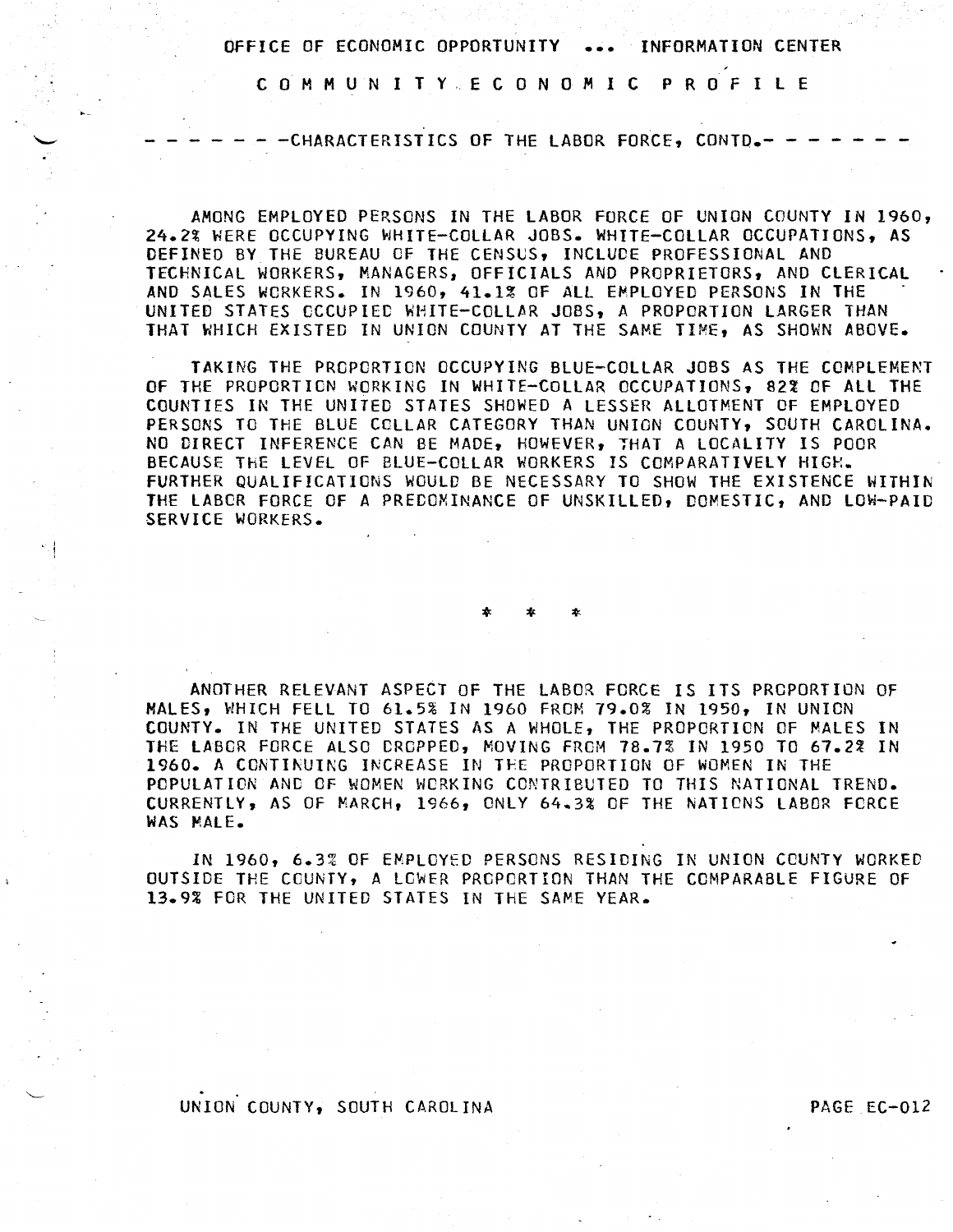C 0 M M U N I T Y E C 0 N 0 M I C P R 0 F I l E

*r* 

 $-$  - AGRICULTURE  $\cdot$ 

A FARM IS DEFINED BY THE UNITED STATES CENSUS. BUREAU AS A PLACE COMPRISING AT LEAST 10 ACRES OF LAND DEVOTED TO FARMING OR SELLING AT lEAST \$50 WORTH OF AGRICULTURAL PRODUCTS ANNUALLY.

ACCORDING TO THIS OEFINITION, 846 FARMS WERE ENUMERATED IN UNION COUNTY, SOUTH CAROLINA, IN 1959 BY THE QUINQUENNIAL CENSUS OF AGRICULtURE. THE NUMBER OF FARMS FELL IN UNION COUNTY BETWEEN 1954 AND 1959. FOR EACH FARM IN 1954, THERE WERE 0.8 FARMS IN 1959.

SMALL FARMS, THOSE PLACES SELLING MORE THAN \$50 OF AGRICULTURAL PRODUCTS A YEAR, YEt COMPRISING LESS THAN 10 ACRES OF FARMLAND, ACCOUNTED FOR 6.5% OF ALL FARMS IN UNION COUNTY IN 1959. IN COMPARISON, THE PROPORTION OF SMALL FARMS TO ALL FARMS IN THE UNITED STATES IN 1959 STOOD AT THE SAKE LEVELAS UNION CCUNTY.

THE AVERAGE ACREAGE OF FARMS IN THE COUNTY IN 1959 WAS 150, SHOWING PLACES GENERALLY SMALLER THAN THE AVERAGE FARM IN THE UNITED STATES, WHICH MEASURED 303 ACRES IN 1959 •

IN THE UNITED STATES OVER THE LAST TWENTY YEARS, THERE HAS BEEN A CONTINUING DOWNWARD TREND IN THE TOTAL POPULATION RESIDING ON FARMS AND IN THE PERCENTAGE OF LAND DEVOTED TO FARMING. AT THE SAME TIME. THE AVERAGE ACREAGE AND VALUE OF FARMS HAS RISEN. THESE TRENDS ARE IMPORTANT COMPONENTS OF THE INCREASE IN URBAN AND SEMI-RURAL POOR POPULATIONS FOLLOWING DISPLACEMENT OF THE SMALL FARMER BY LARGE SCALE OPERATIONS AND THE ECONOMIC HARDSHIP WROUGHT THEREBY.

THE PROPORTION OF LAND IN FARMS IN THE UNITED STATES DECREASED FROM 51.0% IN 1954 TO 49.5% IN 1959. 38.4% OF THE LAND IN UNICN COUNTY WAS FARMLAND IN 1959, A DECREASE CF 19.2 PERCENT FROM THE PROPORTION OF LAND IN FARMS IN THE COUNTY IN 1954.

THUS, WHILE THE PROPORTION OF ALL LAND IN FARMLAND IN UNION CCUNTY IN 1959 WAS LOWER THAN THE NATIONAL PROPORTION AT THE SAME TIME, THE FARMLAND IN THE COUNTY ALSO DIMINISHED, SIMILAR TO THE NATIONAL TREND DURING THE FIVE YEARS FROM 1954 TO 1959.

78% OF All COUNTIES IN THE UNITED STATES HAD A GREATER PROPORTION OF LAND IN FARMS THAN UNION COUNTY, SOUTH CAROLINA IN 1959.

#### UNION COUNTY, SOUTH CAROLINA PAGE EC-013

 $\cdot \cdot \cdot$ 

 $\mathcal{L}$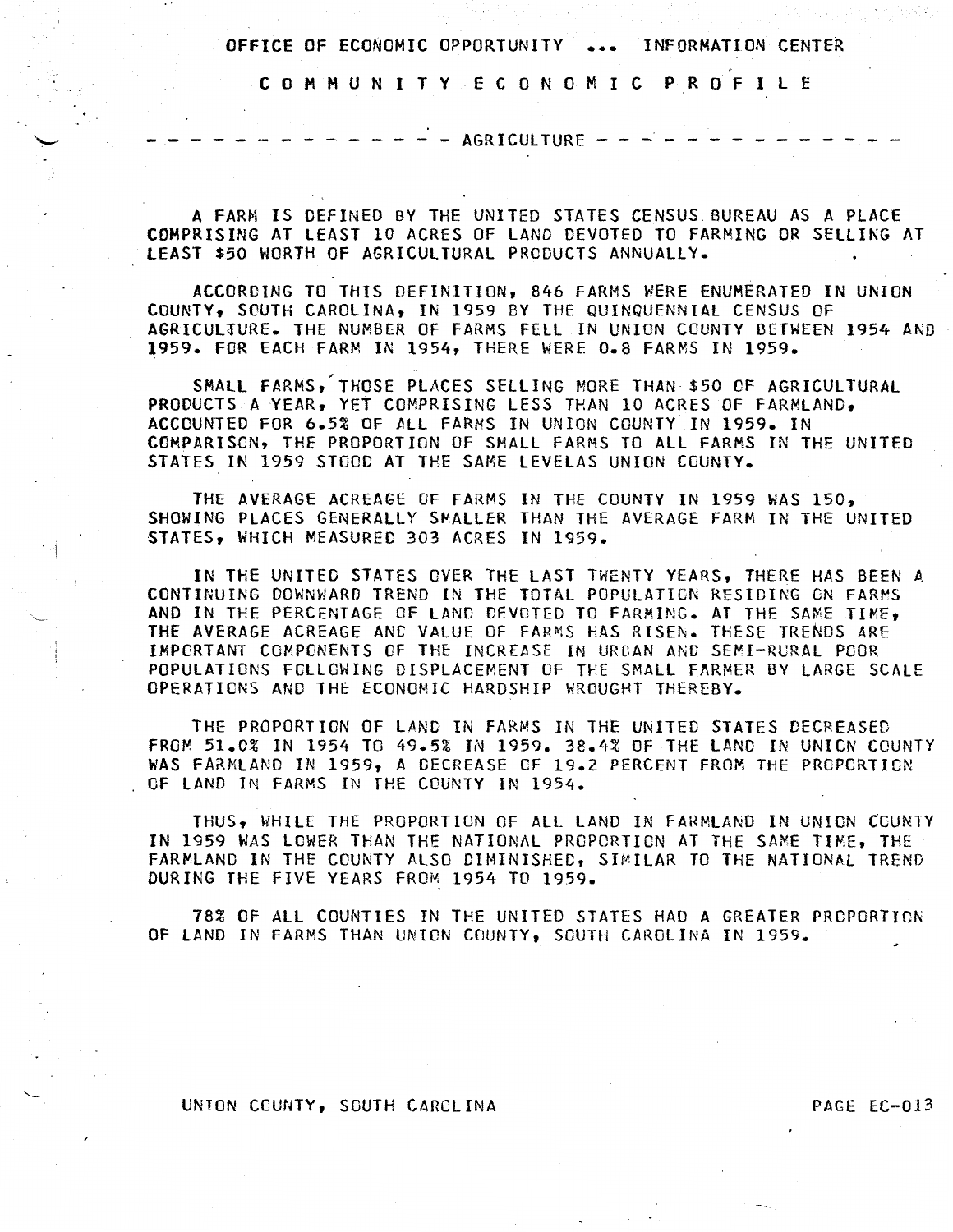C 0 M M UN I T Y E C 0 N 0 M I C P R O,F I l E

 $- -$ AGRICULTURE, CONTD.  $- -$ 

A COMMERCIAL FARM, AS DEFINED BY THE CENSUS BUREAU, PRODUCES AGRICULTURAL PRODUCTS IN A GIVEN YEAR WHOSE VALUE EXCEEDS THE COMBINED ANNUAL INCOME OF THE FARMER AND HIS FAMILY. IN ADDITION, THE FARM OPERATOR MUST WORK OFF THE FARM NO MORE THAN ONE HUNDRED DAYS WITHIN

IN UNION COUNTY, IN 1959, THERE WERE 253 COMMERCIAL FARMS. CONSIDERING THE ECONOMIC CLASS OF THESE ENTERPRISES, 51.4% WERE FARMS WITH ANNUAL SALES LESS THAN \$2500. ON SUCH FARMS, THE COMBINED INCOME FROM THE SALE OF AGRICULTURAL PRODUCTS AND ANY OTHER ENTERPRISES OF THE FARMER AND HIS FAMILY CANNOT EXCEED \$5,000. SINCE THE RESOURCES AND NEEDS OF THESE FARMS ARE NOT TAKEN INTC ACCOUNT, THE ENTIRE CLASS CANNOT BE TERMED POOR. ·IT USUALLY COMPRISES, NEVERTHELESS, A SUBSTANTIAL NUMBER OF THE FARMERS IN POVERTY. IN THE UNITED STATES AS *A* WHOLE, THE PROPORTION OF All FARMS IN THIS LOWEST ECONOMIC CLASS IN 1959, 14.4%, WAS EXCEEDED BY THAT OF UNION COUNTY, AS NOTED ABOVE.

THE AVERAGE VALUE OF LAND AND BUILDINGS OF THE FARMS IN UNION COUNTY IN 1959 WAS \$10,968, SOMEWHAT LOWER THAN THE UNITED STATES AVERAGE VALUE OF \$34,825.

\* \*

TENANT FARMERS RENT FROM OTHERS OR WORK ON SHARES FOR OTHERS All THE LAND THEY OPERATE. THE PROPORTION OF FARMS IN UNION COUNTY WHICH WERE TENANT OPERATED, 21.6%, WAS GREATER THAN THE COMPARABLE FIGURE FOR All FARMS IN THE UNITED STATES, WHERE 19.8% WERE TENANT OPERATED IN 1959.

## UNION COUNTY, SOUTH CAROLINA PAGE EC-014

 $\cdot$   $\cdot$  i

THE YEAR.

 $\smile$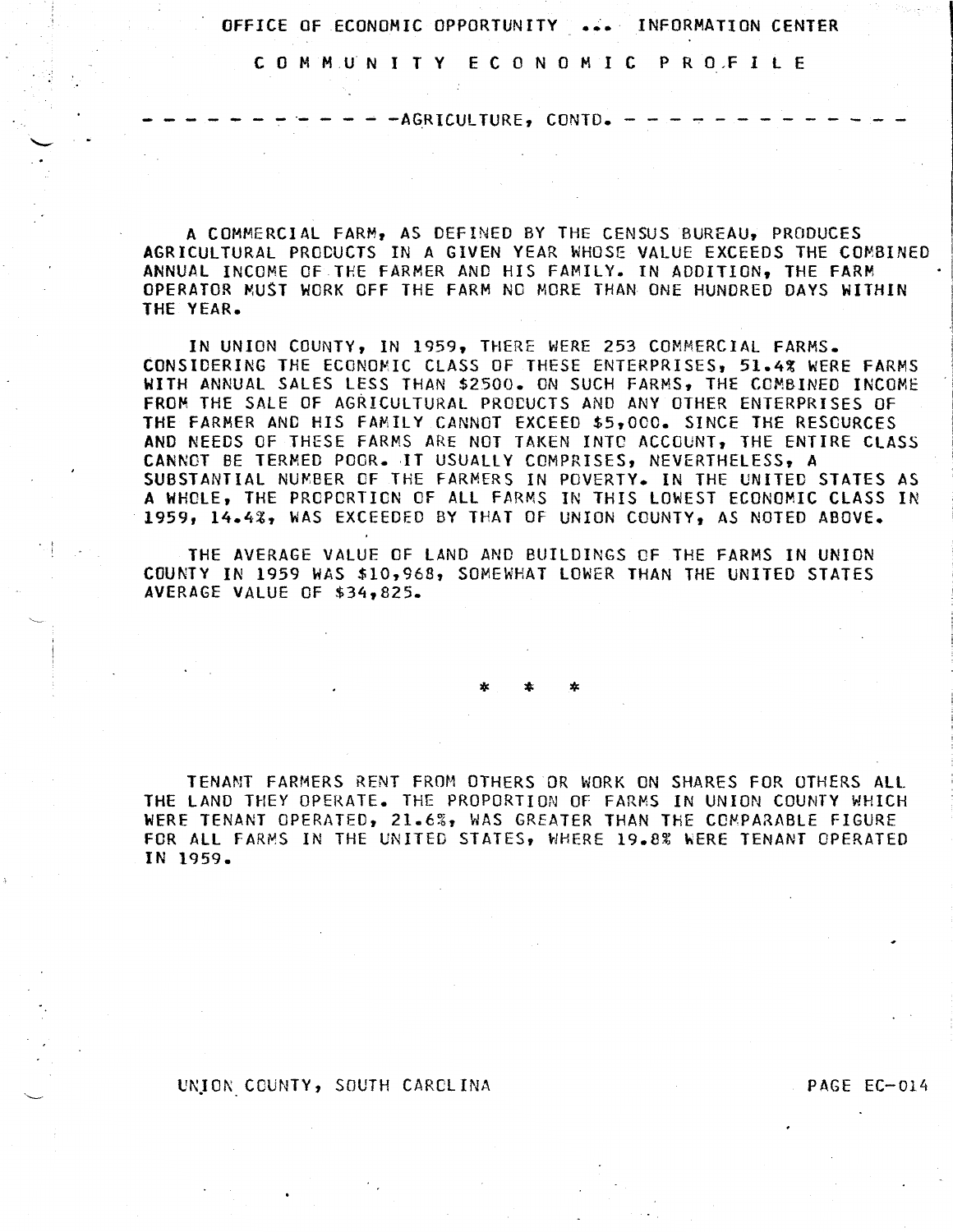COMMUNITY ECONOMIC PROFILE

- - AGRICULTURE, CONTD. -

THE TOTAL VALUE OF FARM PRODUCTS SOLD IN UNION COUNTY IN 1959 WAS  $$1,628,000.$ 

A DISTRIBUTION OF THE DOLLAR VALUE OF FARM PRODUCTS IN THE COUNTY IN 1959 IS SHOWN GRAPHICALLY BELOW, TOGETHER WITH THE COMPARABLE 1959 DISTRIBUTION FOR THE ENTIRE UNITED STATES.

PERCENT OF TOTAL FARM PRODUCT VALUE, 1959

| TYPE OF PRODUCT                     |                      |                                           |  | 2 2 3 3 |  |              | 4                         | 5 |
|-------------------------------------|----------------------|-------------------------------------------|--|---------|--|--------------|---------------------------|---|
| ALL CROPS-COUNTY                    | $-U.S.$              | xxxxxxxxxxxxxxxxxxxxxxxxxxxxxxxxxxxxx     |  |         |  |              |                           |   |
| DAIRY PRODUCTS                      |                      |                                           |  |         |  |              |                           |   |
|                                     | -COUNTY              | IIIIIIIIIIIIIIIIIII                       |  |         |  |              |                           |   |
|                                     | $-U.S.$              | <b>XXXXXXXXXXXXX</b>                      |  |         |  |              |                           |   |
| POULTRY AND POULTRY                 |                      |                                           |  |         |  |              |                           |   |
| PRODUCTS -COUNTY                    | $-U\bullet S\bullet$ | IIIIIIIIIIIIIIIIIIIIIII<br><b>XXXXXXX</b> |  |         |  |              |                           |   |
| LIVESTOCK AND<br>LIVESTOCK PRODUCTS |                      |                                           |  |         |  |              |                           |   |
|                                     | -COUNTY              |                                           |  |         |  |              |                           |   |
|                                     | $-U\bullet S\bullet$ | xxxxxxxxxxxxxxxxxxxxxxxxxxxxxxxx          |  |         |  |              |                           |   |
|                                     |                      |                                           |  | 2       |  | $\mathbf{z}$ | $\mathbf{A}$ $\mathbf{A}$ | ς |

UNION COUNTY, SOUTH CAROLINA

PAGE EC-015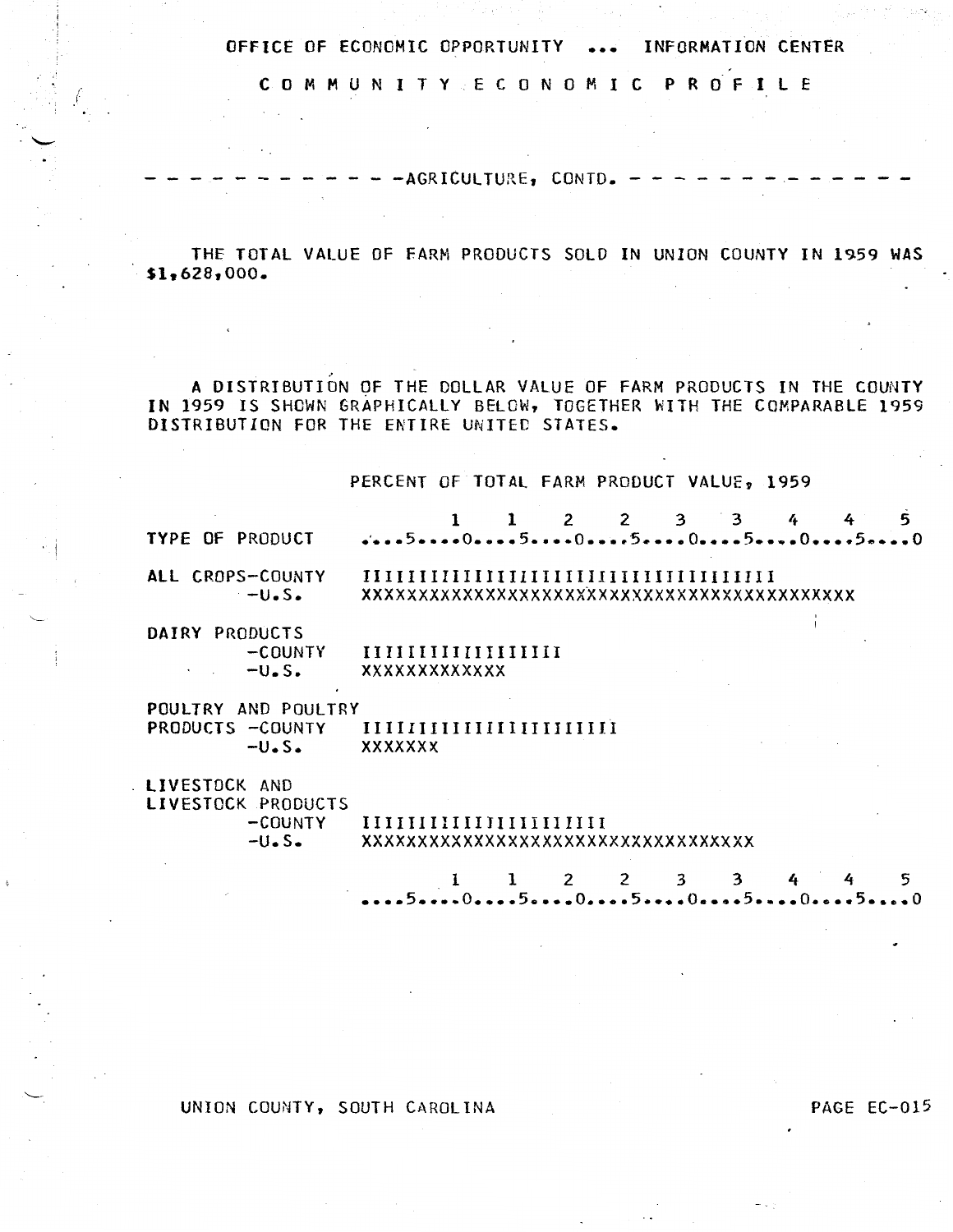C 0 M M U N I T Y E C 0 N 0 M I C P R O·F I L E

 $- - -$  AGRICULTURE, CONTD.  $- -$ 

THE FARM-OPERATOR FAMILY LEVEL-OF-LIVING INDEX IS A GENERAL MEASURE OF THE ECONOMIC .WELL-BEING OF THE FARM POPULATION IN A COUNTY. IT IS BASED ON THE AVERAGE VALUE OF LAND AND BUILDINGS, AVERAGE VALUE OF AGRICULTURAL PRODUCTS SOLD, AND PERCENTS OF FARMS WITH AUTOMOBILES, HOME FREEZERS, AND TELEPHONES. THE INDEX IS CONSTRUCTED SUCH THAT THE AVERAGE OF All COUNTIES IN THE UNITED STATES IN 1959 PROVIDES A BASE INDEX OF 100.

THE FARM-OPERATOR FAMILY LEVEL-OF-LIVING INDEX IN UNION COUNTY, 66, STOOD BELOW THE NATIONAL AVERAGE OF 100 IN 1959. COMPARED TO THE REST CF THE NATION, THE FARM FAMILIES IN UNION COUNTY HAD A lOWER LEVEL-OF-LIVING INDEX IN 1959 THAN 72% OF THE 3134 UNITED STATES COUNTIES. .

\* \* \*

TO FURTHER ASSESS THE LEVEL OF LIVING IN UNION COUNTY IN 1959, SEVERAL AVERAGE ATTRIBUTES OF ITS FARMS ARE CONTRASTED BELOW TO SIMILAR AVERAGES FOR All FARMS IN THE NATION.

PERCENTAGE OF FARMS WITH TELEPHONES ... UNION COUNTY,  $36.4%$  - UNITED STATES,  $65.0%$ 

PERCENTAGE OF FARMS WITH TRACTORS... UNION COUNTY, 35.1% - UNITED STATES, 72.3%

PERCENTAGE OF FARMS WITH MOTOR TRUCKS... UNION COUNTY,  $41.9\%$  - UNITED STATES, 58.7%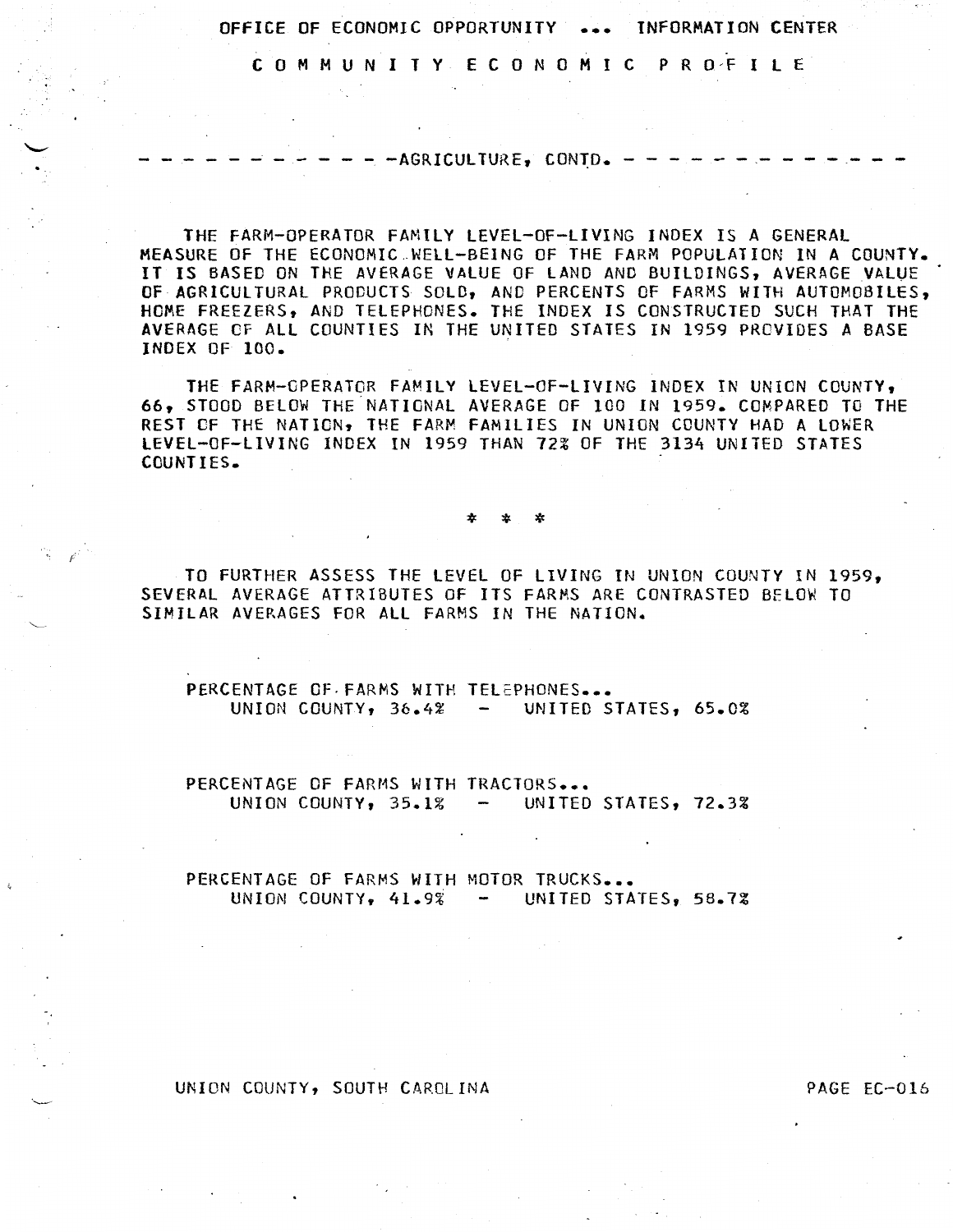C 0 M M U N I T Y E C 0 N 0 M I C P R O·f I L E

 $- -$  WHOLESALE TRADE  $-$ 

THERE WERE 19 WHOLESALE ESTABLISHMENTS IN UNION COUNTY IN 1958• TRANSACTING TOTAL SALES OF \$4,658.000. MERCHANT WHOLESALERS, THOSE WHO BUY AND SELL MERCHANDISE ON THEIR OWN ACCOUNT RATHER THAN NEGOTIATING AS AGENTS, COMPRISED 73.7% OF THE WHOLESALE ESTABLISHMENTS IN UNION COUNTY IN 1958, AND ACCOUNTED FOR 60.7% OF THE WHOLESALE DOLLAR VOLUME.

SALES VOLUME PER WHCLESALE ESTABLISHMENT IN UNION COUNTY IN 1958, \$245,000, WAS LOWER THAN THE NATIONAL AVERAGE OF \$9,954,000 SALES VOLUME PER WHOLESALE ESTABLISHMENT.

THE TOTAL ANNUAL PAYROLL OF All THE WHOLESALE ESTABLISHMENTS IN THE COUNTY IN 1958 AMOUNTED TO \$290,000.

.<br>- - - - - - - - - - - - - RETAIL TRADE- - - - - - - - - - - - - -

TOTAL RETAIL SALES FOR 1966 IN UNION COUNTY HAVE BEEN ESTIMATED AT \$25,161,000. USING POPULATION PROJECTED TO 1966, \$853 OF PER CAPITA RETAIL SALES WERE GBSERVED IN THE COUNTY. 1966 PER CAPITA RETAIL SALES IN THIS LOCALITY, THEREFORE, LAGGED BEHIND THE NATIONAL AVERAGE OF \$1,443 PER CAPITA RETAIL SALES.

81% OF All COUNTIES IN THE UNITED STATES ARE ESTIMATED TO HAVE HAD 1966 PER CAPITA RETAIL SALES HIGHER THAN UNION COUNTY, SOUTH CAROLINA.

UNION COUNTY, SOUTH CAROLINA PAGE EC-017

. I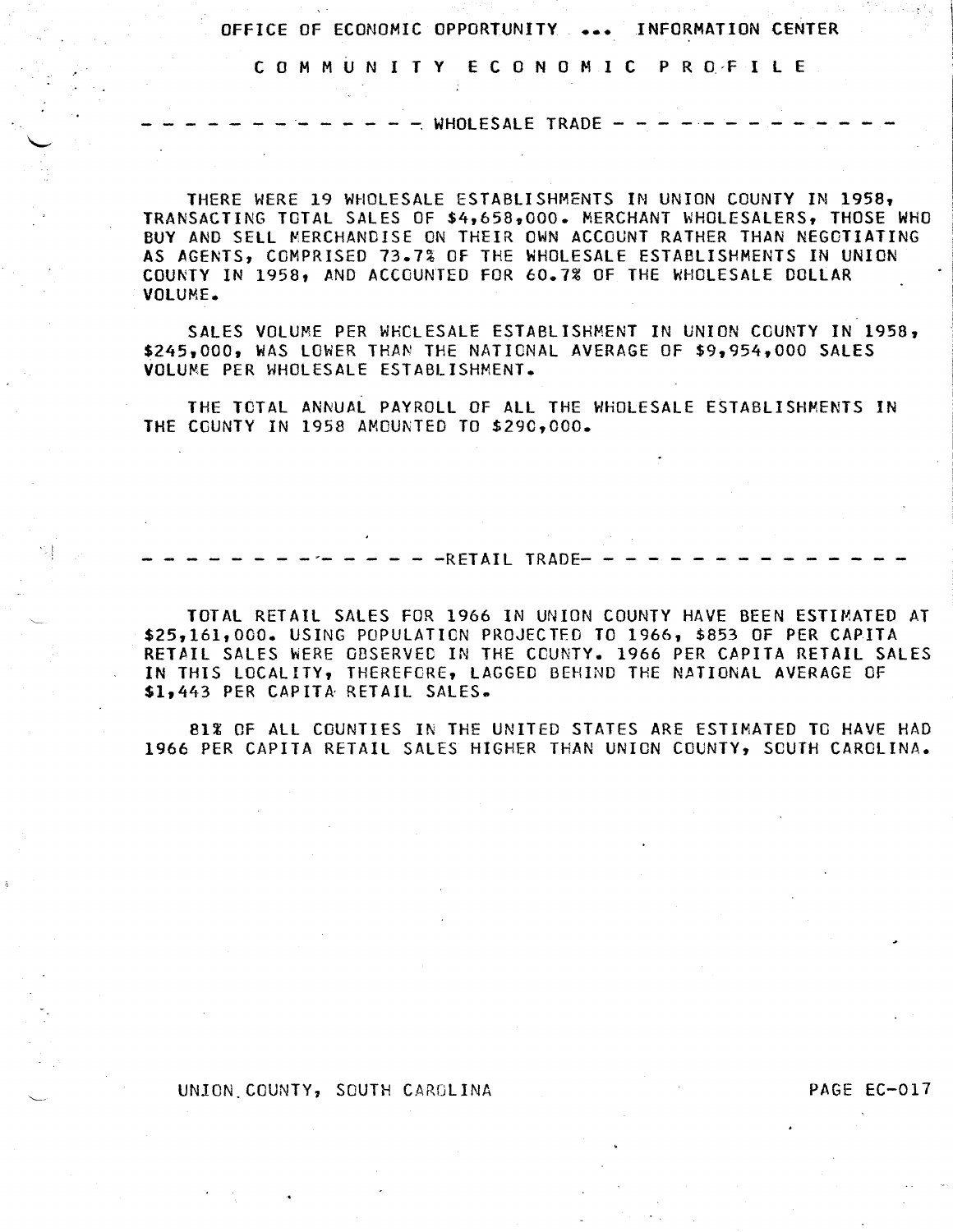|                                                                       | OFFICE OF ECONOMIC OPPORTUNITY  INFORMATION CENTER                                                                   |
|-----------------------------------------------------------------------|----------------------------------------------------------------------------------------------------------------------|
|                                                                       | COMMUNITY ECONOMIC PROFILE                                                                                           |
|                                                                       | - RETAIL TRADE, CONTD. -                                                                                             |
|                                                                       | THE 1966 ESTIMATED DISTRIBUTION OF RETAIL SALES IN UNION COUNTY<br>AMONG NINE MAJOR TYPES OF OUTLETS IS SHOWN BELOW. |
|                                                                       | PERCENT TOTAL RETAIL SALES - 1966                                                                                    |
| TYPE OF OUTLET                                                        | $1^{\circ}$<br>$\mathbf{2}$<br>$\mathbf{2}$<br>$\mathbf{3}$<br>3<br>4<br>5.<br>ı.<br>4<br>50505050050                |
|                                                                       | FOOD STORES IIIIIIIIIIIIIIIIIIIIIIIIIIIIII<br>UNITED STATES XXXXXXXXXXXXXXXXXXXXXX                                   |
| EATING AND DRINKING.<br><b>PLACES</b><br>UNITED STATES XXXXXXXX       | IIIII                                                                                                                |
| GENERAL MERCHANDSE IIIIIIIIII                                         | UNITED STATES XXXXXXXXXXXXXXX                                                                                        |
| <b>APPAREL</b><br>UNITED STATES                                       | IIIIIIIII<br>XXXXXX                                                                                                  |
| <b>FURNITURE</b><br>UNITED STATES                                     | III<br><b>XXXX</b>                                                                                                   |
| <b>AUTOMOTIVE</b>                                                     | UNITED STATES XXXXXXXXXXXXXXXXXXX                                                                                    |
| <b>GASOLINE</b><br>UNITED STATES XXXXXXX                              | $\blacksquare$ IIIIIIIIIIIIII                                                                                        |
| LUMBER, BUILDING<br>MATERIALS AND<br><b>HARDWARE</b><br>UNITED STATES | and the control of the control of the control of the control of<br>IIIIII<br><b>XXXXXX</b>                           |
| DRUG STORES<br>UNITED STATES                                          | III<br>XXX                                                                                                           |
|                                                                       | $\overline{2}$<br>$\mathbf{2}$<br>3<br>T.<br>$\mathbf{1}$<br>3<br>5<br>4                                             |

NOTE... VARIETY AND SPECIALTY OUTLETS, SUCH AS STATIONERY, JEWELRY OR PET STORES CANNOT BE CLASSIFIED IN THE MAJOR CATEGORIES SHOWN ABOVE. THEREFORE, THE ABOVE PERCENTAGES CO NOT SUM TO 100% FOR EITHER THE LOCAL OR NATIONAL DISTRIBUTIONS.

# UNION COUNTY, SCUTH CAROLINA PAGE EC-018

 $\mathcal{L}$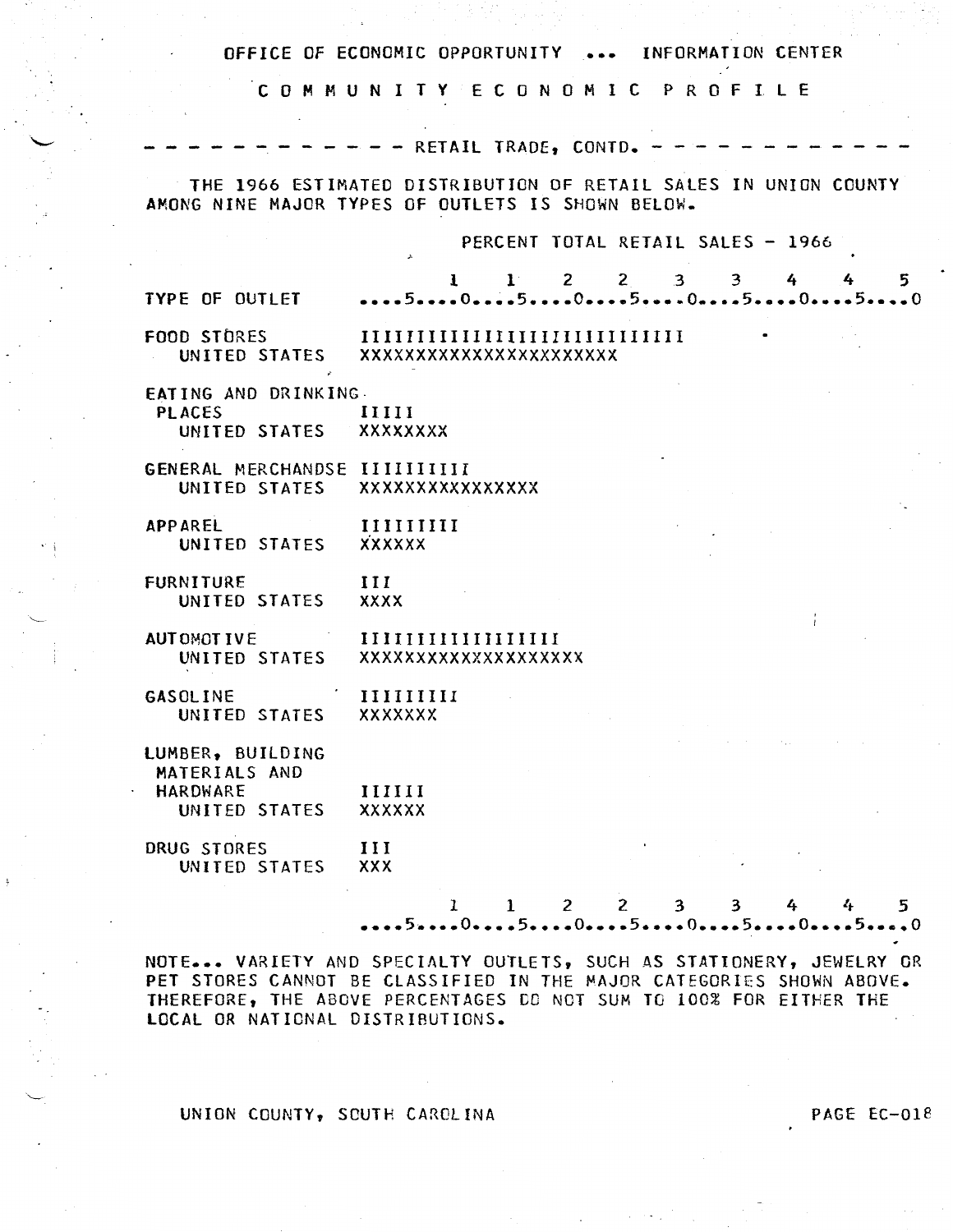C 0 M M U N I T Y E C 0 N 0 M I C P R 0 F I l E.

 $-MANUFACTURING- -$ 

THERE WERE 29 MANUFACTURING ESTABLISHMENTS IN UNION COUNTY IN 1958, EMPLOYING 5,510 PERSONS AND DISBURSING A TOTAL PAYROLL OF \$16,347,000. PRODUCTION WORKERS ACCOUNTED FOR 89.8% OF ALL MANUFACTURING EMPLOYEES IN THE COUNTY, AND THEIR WAGES IN 1958 WERE 83.1% OF THE TOTAL MANUFACTURING PAYROLL.

NEW CAPITAL EXPENDITURES IN UNION COUNTY AMOUNTED TO \$1,331,000 IN 1958.

A MEASURE OF THE DIFFERENCE BETWEEN THE COST OF PRODUCTION AND MATERIALS, AND THE VALUE RECEIVED FOR FINISHED GOCOS, ADJUSTED BY THE VALUE OF WORK IN PROCESS, IS DESCRIBED BY ECONOMISTS AS THE ADJUSTED DOLLAR VALUE ADDED BY MANUFACTURE. IN 1958, IN UKION COUNTY, THIS VALUE WAS MEASURED AT \$22,362,000, COMPARED TO THE UNITED STATES COUNTY AVERAGE OF \$45,112,000 VALUE ADDEO BY MANUFACTURE.

80% OF ALL COUNTIES IN THE UNITED STATES HAD A LCWER 195e DOLLAR VALUE ADDED BY MANUFACTURE THAN UNION COUNTY.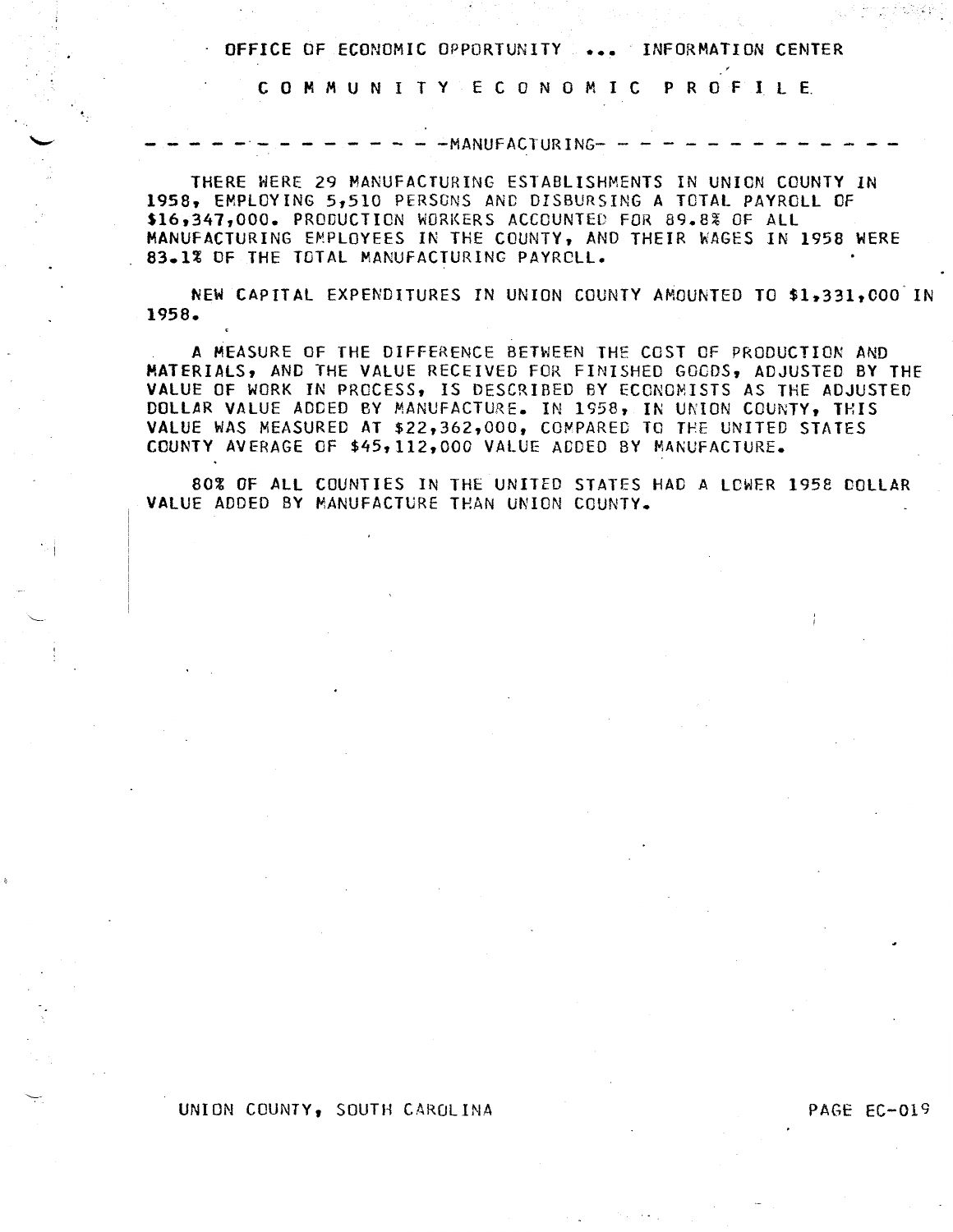C 0 M M U N I T Y E C 0 N 0 M I C P R 0 F I L E

 $- - - -$  PERSONAL FINANCE- $-$ 

UNION COUNTY HAD AN ESTIMATED 1966 POPULATION OF 29,500 PEOPLE. THE PER CAPITA DISPOSABLE INCOME OF THIS POPULATION IN 1966 HAS BEEN ESTIMATED AT \$1,567, BELOW THE ESTIMATE OF NATIONAL PER CAPITA DISPOSABLE INCOME OF \$2,367 FOR THE SAME YEAR.

64% OF All COUNTIES IN THE COUNTRY HAD A HIGHER PER CAPITA DISPOSABLE INCOME THAN UNION COUNTY IN 1966.

A PERCENTAGE DISTRIBUTION OF FAMILY INCOME IN UNION COUNTY FCR 1966 IS SHOWN GRAPHICALLY BELOW, ALONG WITH THE CCMPARABLE PERCENTAGES FOR THE UNITED STATES.

#### PERCENT OF FAMILIES - 1966

| <b>FAMILY</b><br>INCOME          | 50505050050  |  |  |  | $1 \quad 1 \quad 2 \quad 2 \quad 3 \quad 3 \quad 4 \quad 4 \quad 5$ |  |
|----------------------------------|--------------|--|--|--|---------------------------------------------------------------------|--|
| $$0$ TO $2,499$<br>UNITED STATES | XXXXXXXXXXXX |  |  |  |                                                                     |  |

- \$2,500 TO 3,999 UNITED STATES IIIIIIIIIIIIIIIIIIII xxxxxxxxxxxxxxx
- \$4,000 TO 6,999 · IIIIIIIIIIIIIIIIIIIIIIIIIIIIIII UNITED STATES xxxxxxxxxxxxxxxxxxxxxxxxxxxxxxx
- \$7,000 TO 9,999 UNITED STATES IIIIIIIIIIIIII xxxxxxxxxxxxxxxxx
- \$10,000 AND OVER UNITED STATES IIIIIIIIII xxxxxxxxxxxxxxxxxxxxxxxx

IN 1959, UNION COUNTY, SOUTH CAROLINA, HAD A MEDIAN FAMILY INCOME OF \$4,115. IN 1966, THE ESTIMATED MEDIAN FAMILY INCOME ROSE TO \$5,107.

CCMPAREC TO THE REST CF THE NATION IN 1959, UNION COUNTY HAD A LOWER MEDIAN FAMILY INCOME THAN 52% OF All THE UNITED STATES COUNTIES. THE RELATIVE STANDING OF UNION COUNTY IMPROVED IN 1966, WHEN ITS MEDIAN FAMILY INCOME RANKED HIGHER THAN 65% OF THE COUNTIES IN THE UNITED STATES.